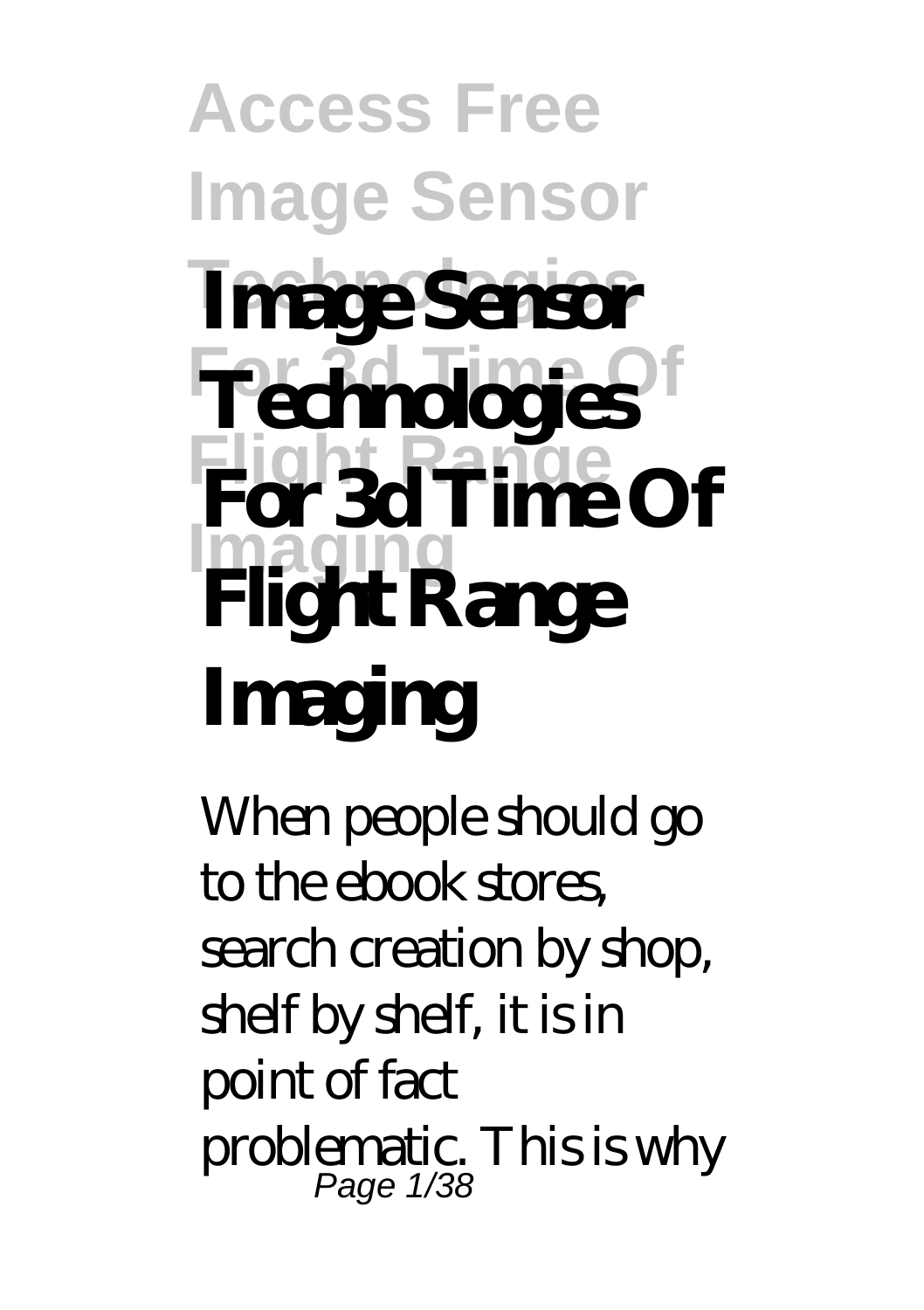**Access Free Image Sensor** we allow the books **For 3d Time Of Flight Range** unquestionably ease you **Imaging** to see guide **image** website. It will **sensor technologies for 3d time of flight range imaging** as you such as.

By searching the title, publisher, or authors of guide you truly want, you can discover them rapidly. In the house, Page 2/38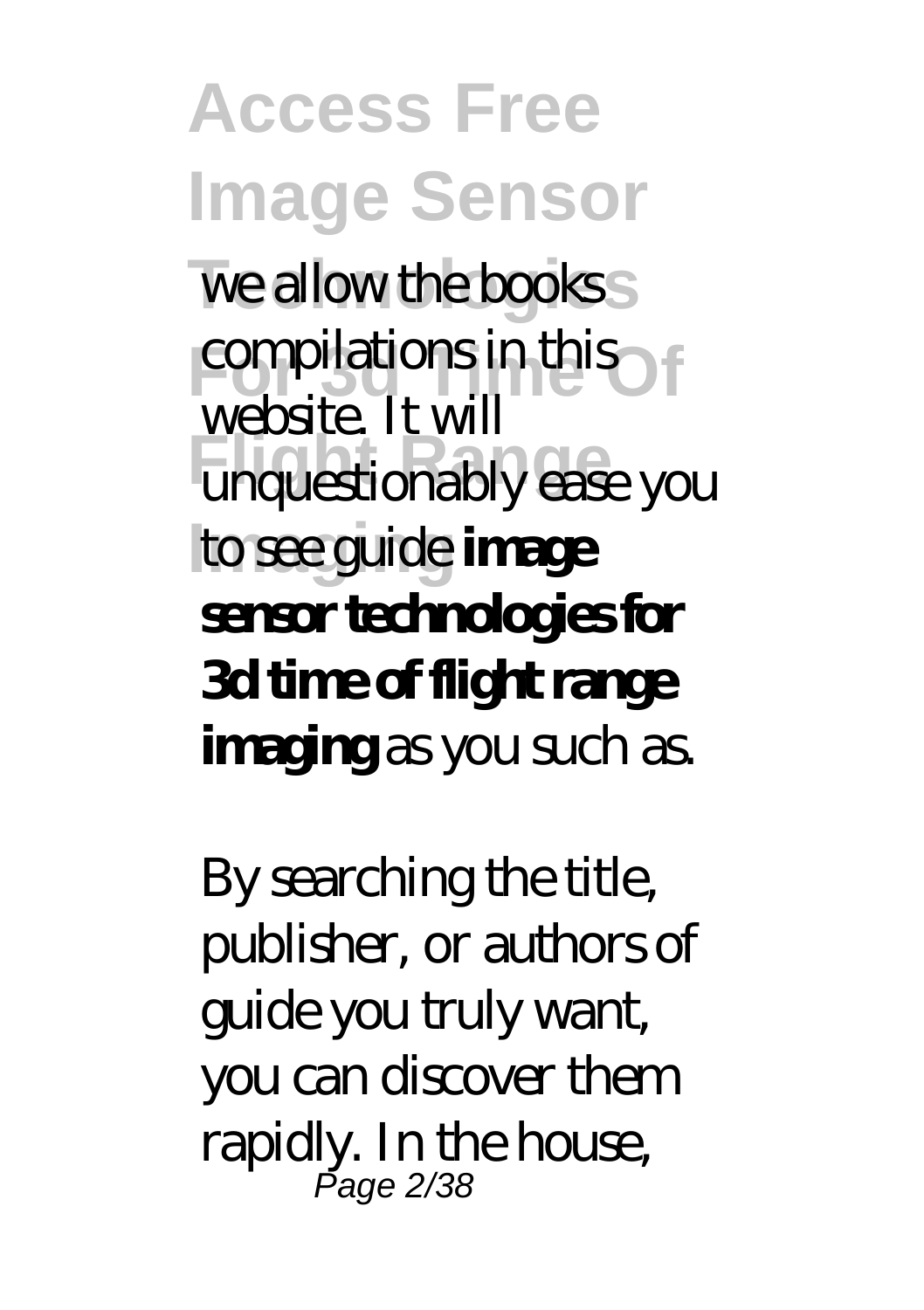**Access Free Image Sensor** workplace, or perhaps in your method can be all **FRIGHT RANGER** to download and install best place within net the image sensor technologies for 3d time of flight range imaging, it is certainly simple then, previously currently we extend the connect to buy and make bargains to download and install Page 3/38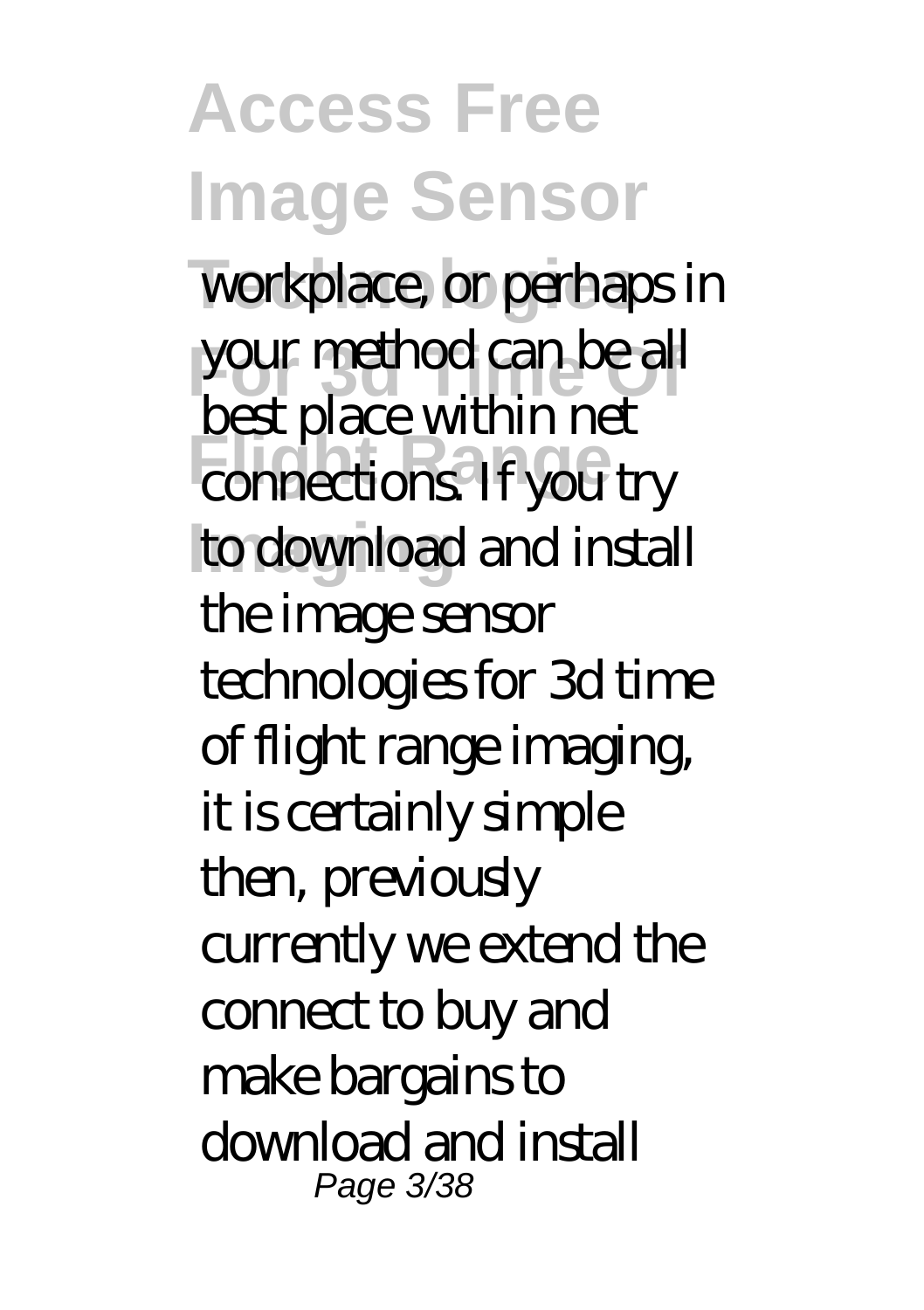**Access Free Image Sensor** image sensor gies *<u>rechnologies for 3d time</u>* **Flight Range** in view of that simple! **Imaging** of flight range imaging

*Image Sensors Explained: How CCD and CMOS Sensors works? CCD vs CMOS* Time of Flight Image Sensor for Industry I Made My Own Image Sensor! (And Digital Camera) *Algorithm-*Page 4/38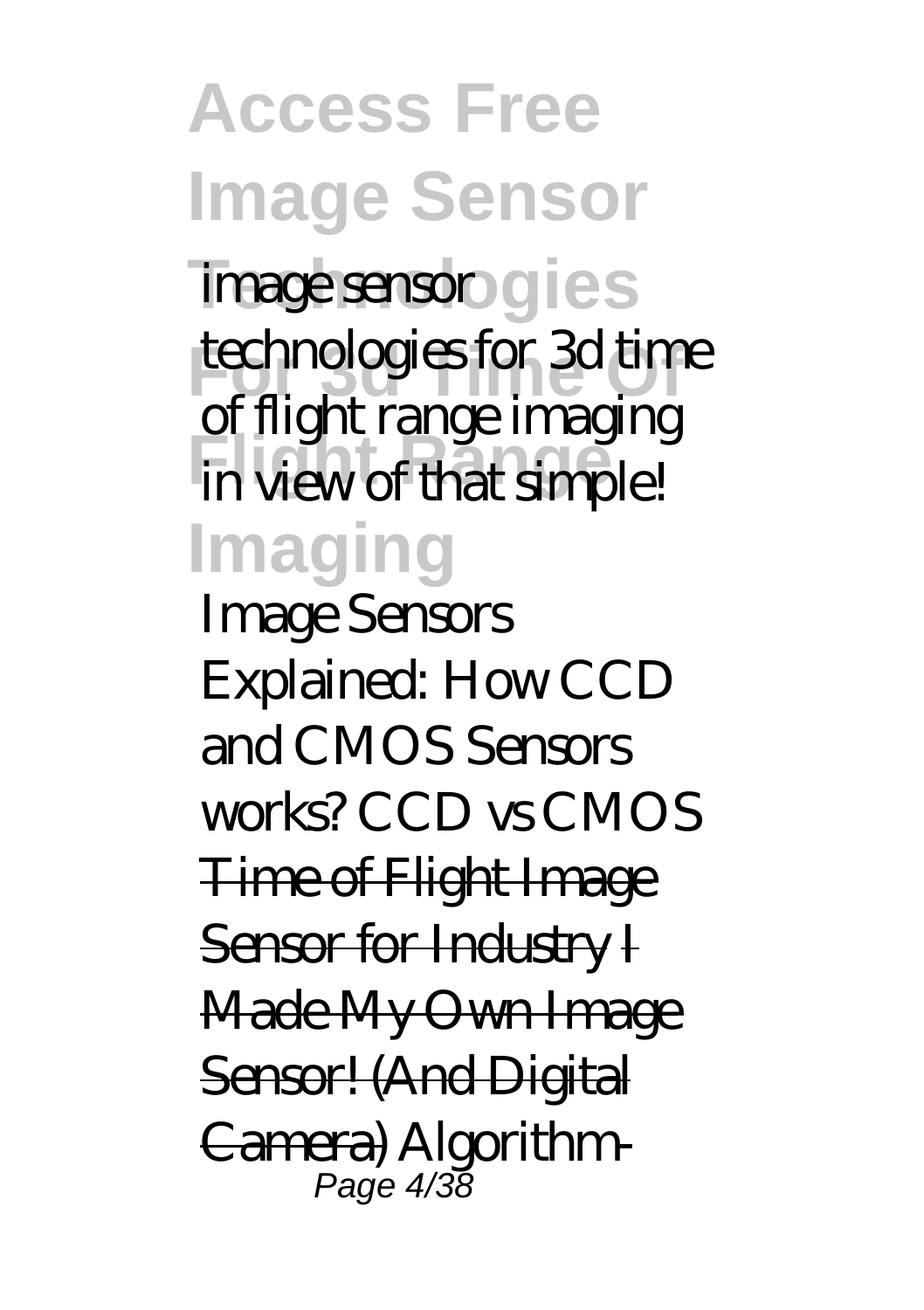**Access Free Image Sensor Technologies** *Circuit Cross-Layer* **For 3d Time Of** *Control for Digital Pixel* **Flight Range** *Microchips that make*  $p$ *ictures*: *Image Sensors Nano‐technology and image sensors* Polarization Image Sensor Technology Polarsens - Application Part - *Infineon's REAL3™ image sensor - time of flight (ToF) Infineon 3D Image* Page 5/38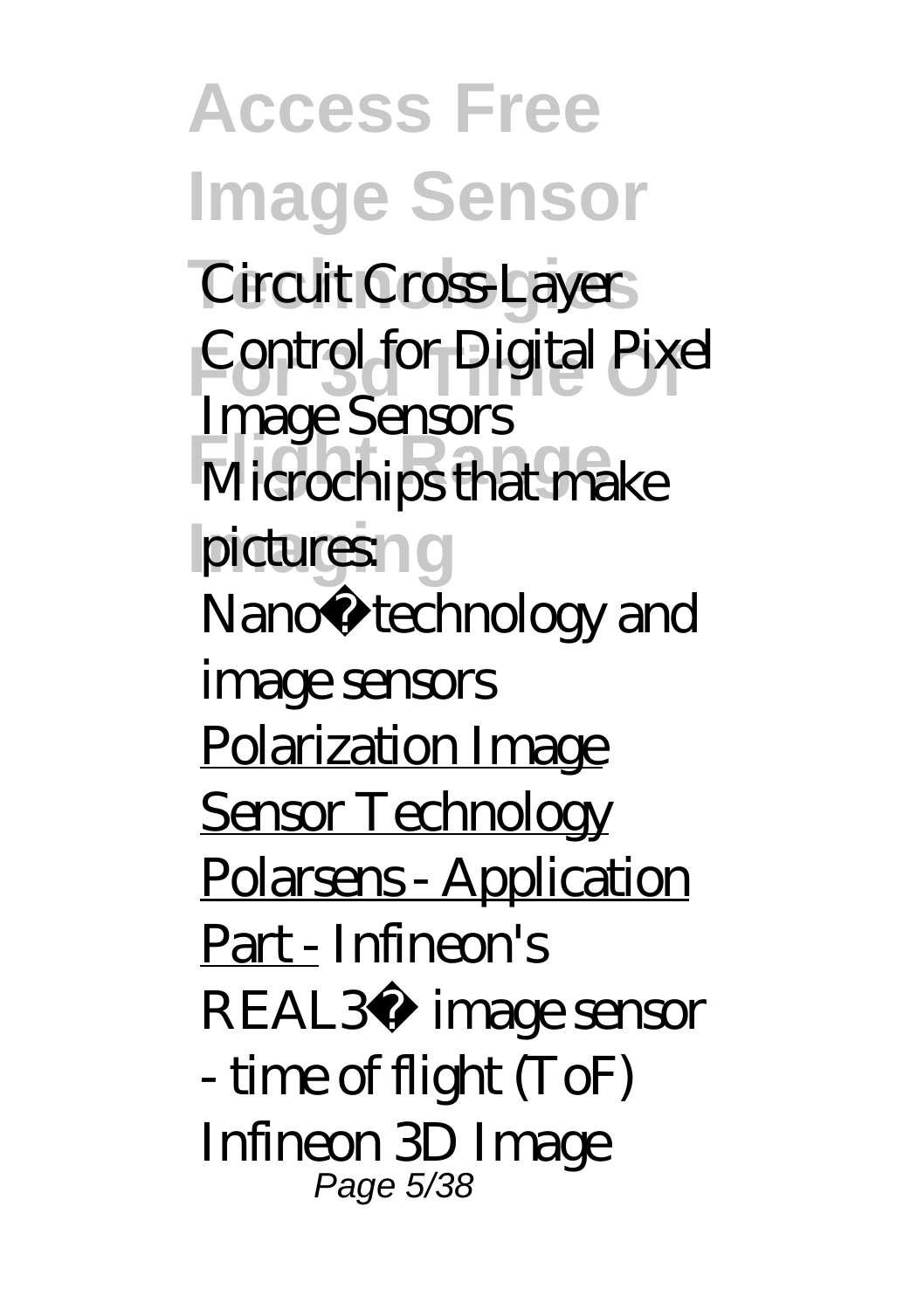**Access Free Image Sensor** Sensor IC - Paving the *Way for Reliable* **Flight Range** *Control* Infineon 3D Image Sensor IC -*Touchless Gesture* Paving the Way for Reliable Touchless Gesture Control (short) Webinar - Beneq ALD for CMOS Image Sensors *New 3D image sensor chip | Infineon* Experiment with Panasonic 3D Image Page 6/38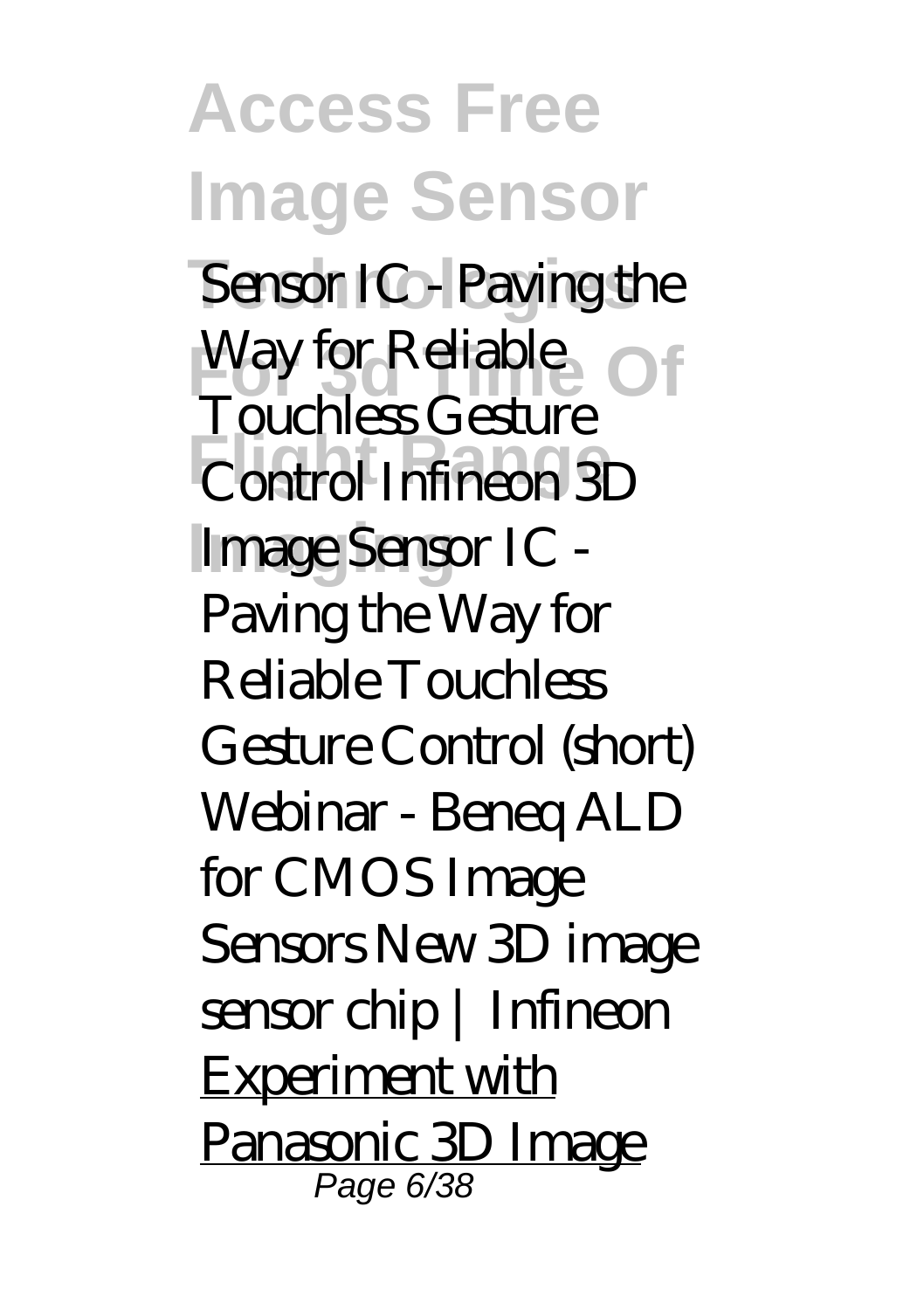**Access Free Image Sensor Sensor D-imager | by AR door Machine Flight Range** CMOS Image Sensors **Imaging** How a CPU is made Vision Cameras: *The Cheapest and Worst DIY 3D-Scanner in the World [ESP8266, ToF, WiFi, WebGL] A beginners guide to camera sensors and pixels. Sensor module vs. camera module Worker Monitoring by* Page 7/38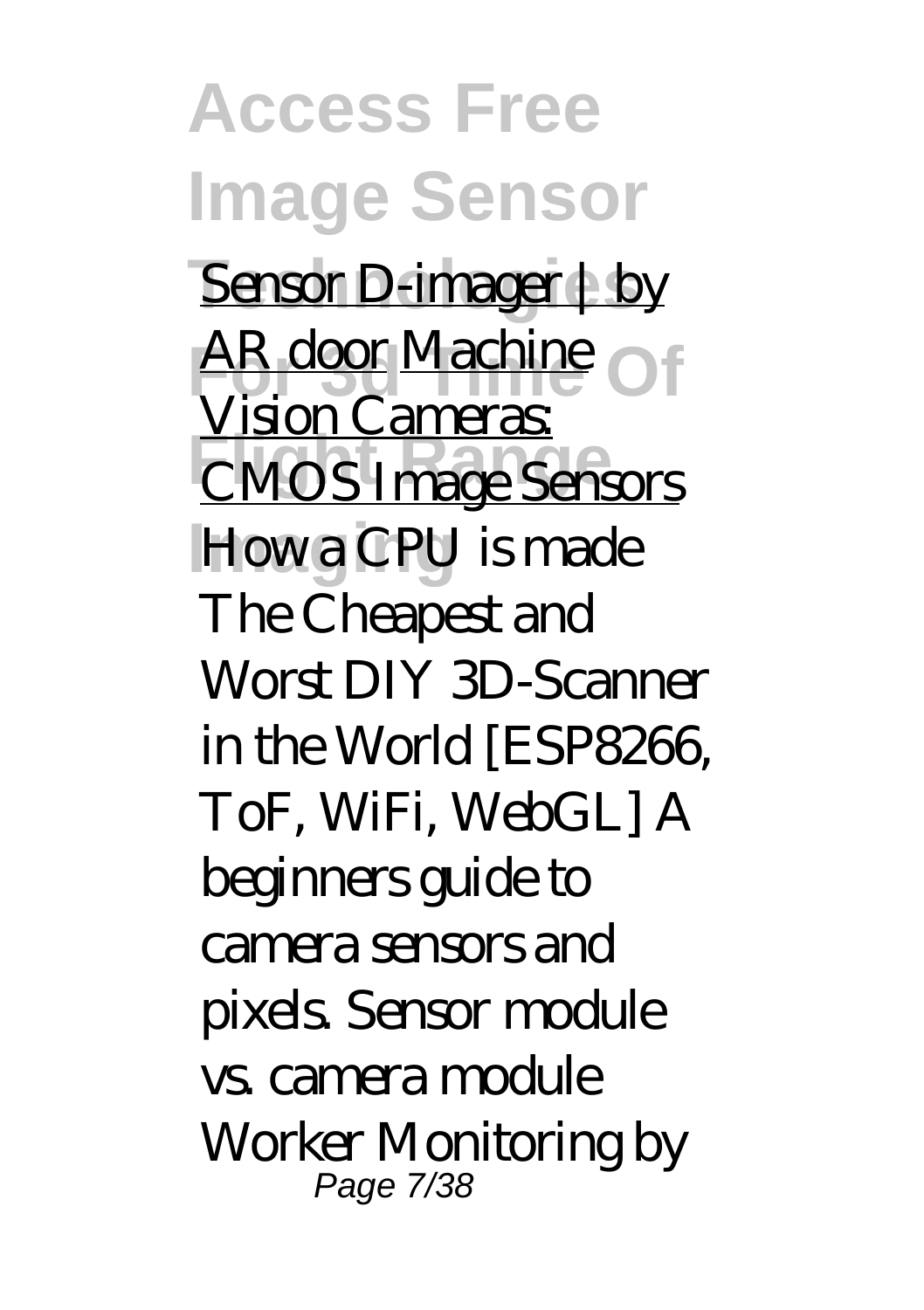**Access Free Image Sensor** *Intelligent Vision Sensor* **For 3d Time Of** *IMX500* The Science of **Sensors as Fast As** Possible Let's see how a Camera Sensors Image CMOS-Sensor in a Canon DLSR works 2/2 3D Time of Flight Imaging Solutions *Polarization Image Sensor Technology Polarsens - Introduction Part - Webcast 3D Imaging and Sensing* Page 8/38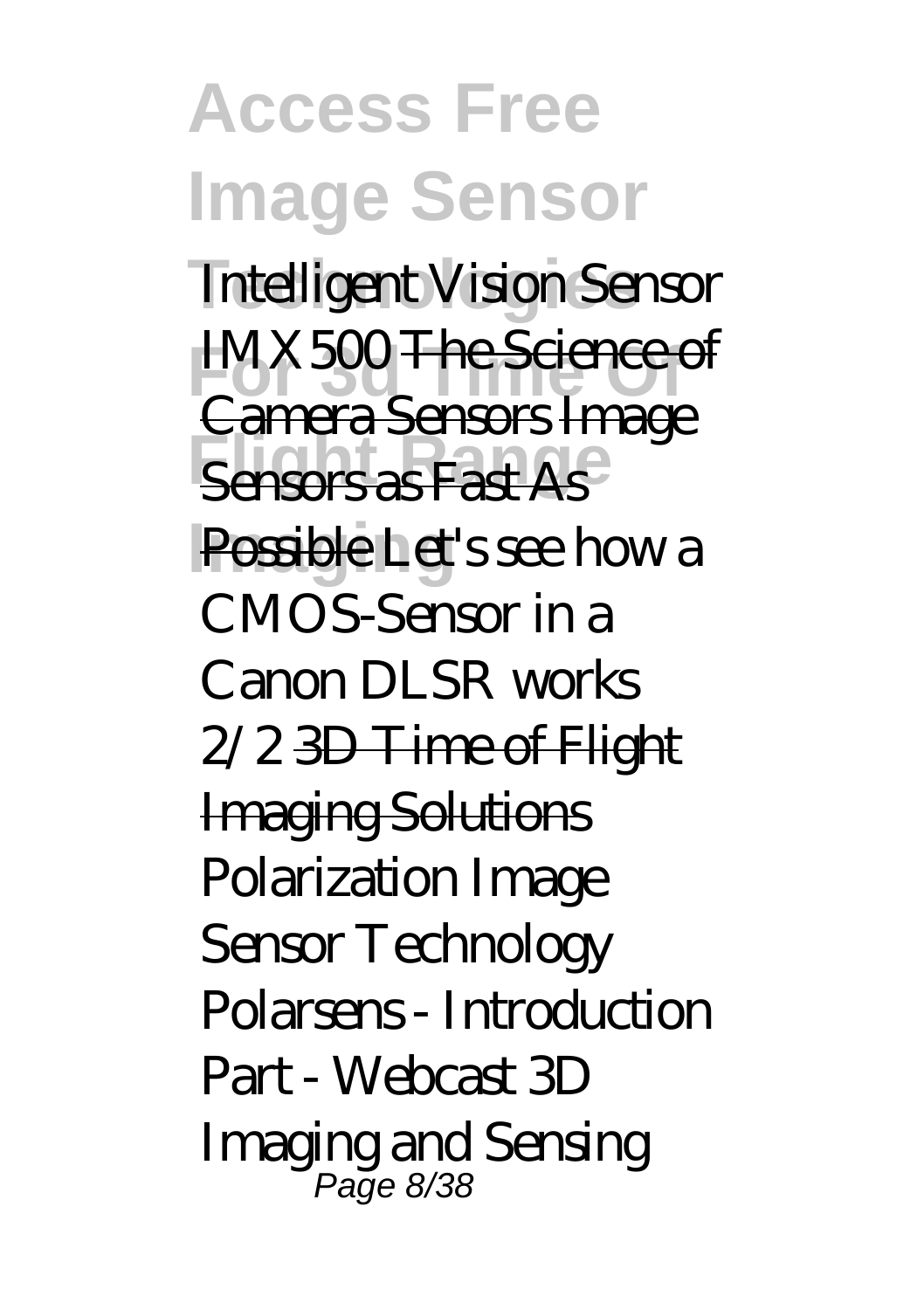**Access Free Image Sensor** *Update recording* **For 3d Time Of** Intelligent Vision Sensor **Flight Range** of CMOS Image Sensor **Imaging** (Part 1) **BT-ToF 3D** 3D TCAD Simulation **depth CMOS image sensor** SWIR Image Sensor Technology High Performance Automotive Image Sensors using CMOS Wafer Stacking Technology 3D Image Sensor - Best Page 9/38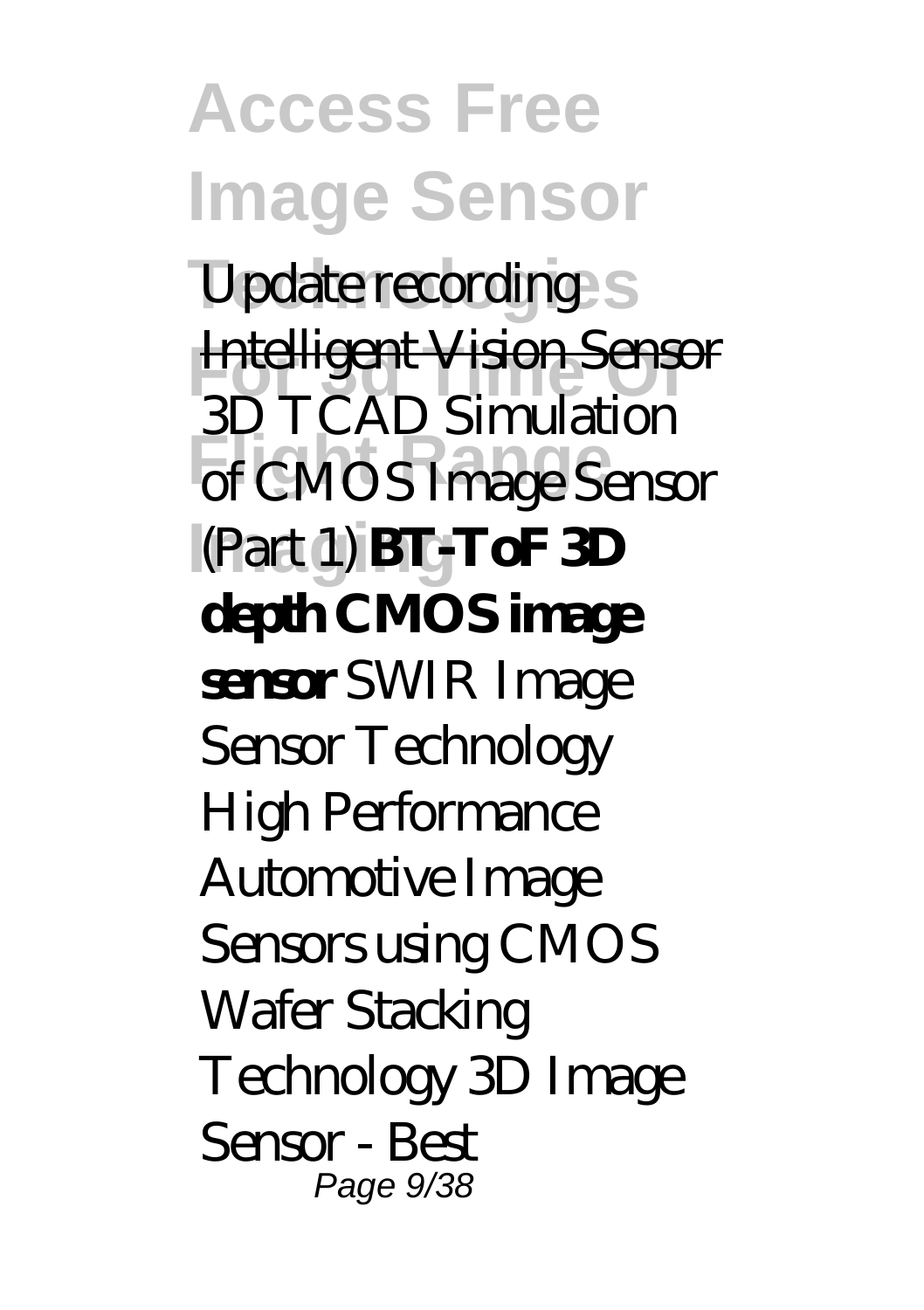**Access Free Image Sensor** performance Image **<u>For 3d</u>**<br>Equator Technologies **FLAL3™ 3D image Isensor** based on For 3d Infineon ToF (Time-of-Flight) technology opens up exciting new use cases in consumer and industrial applications Infineon's REAL3™ image sensor family opens up a completely new world of Page 10/38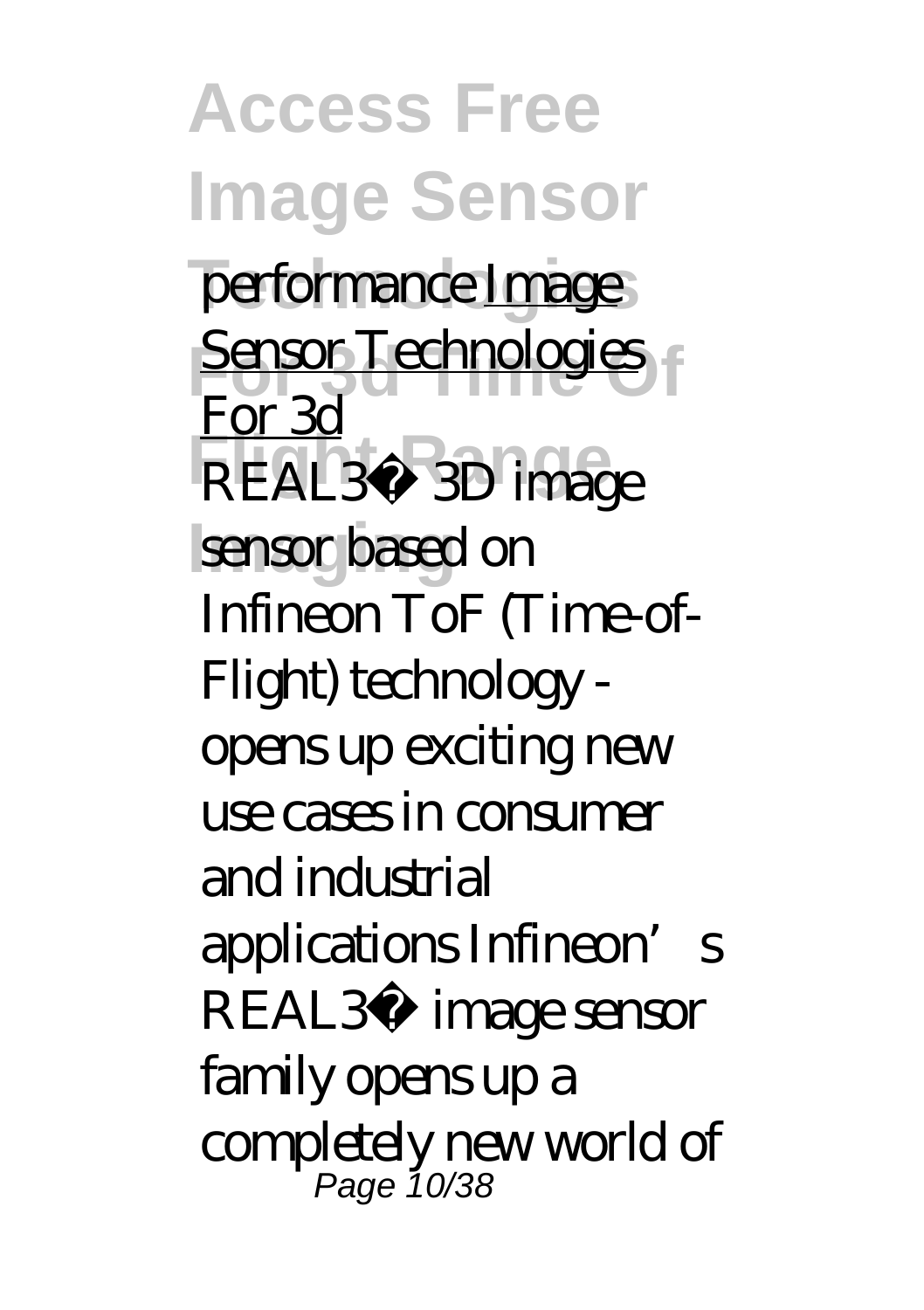**Access Free Image Sensor** exciting applications for devices deployed in **Flight Range** markets, while also setting new performance consumer and industrial and ...

ToF 3D Image Sensors for Consumer - Infineon Technologies ToF 3D Image Sensors for Automotive. Overview. ... Our REAL3™ automotive Page 11/38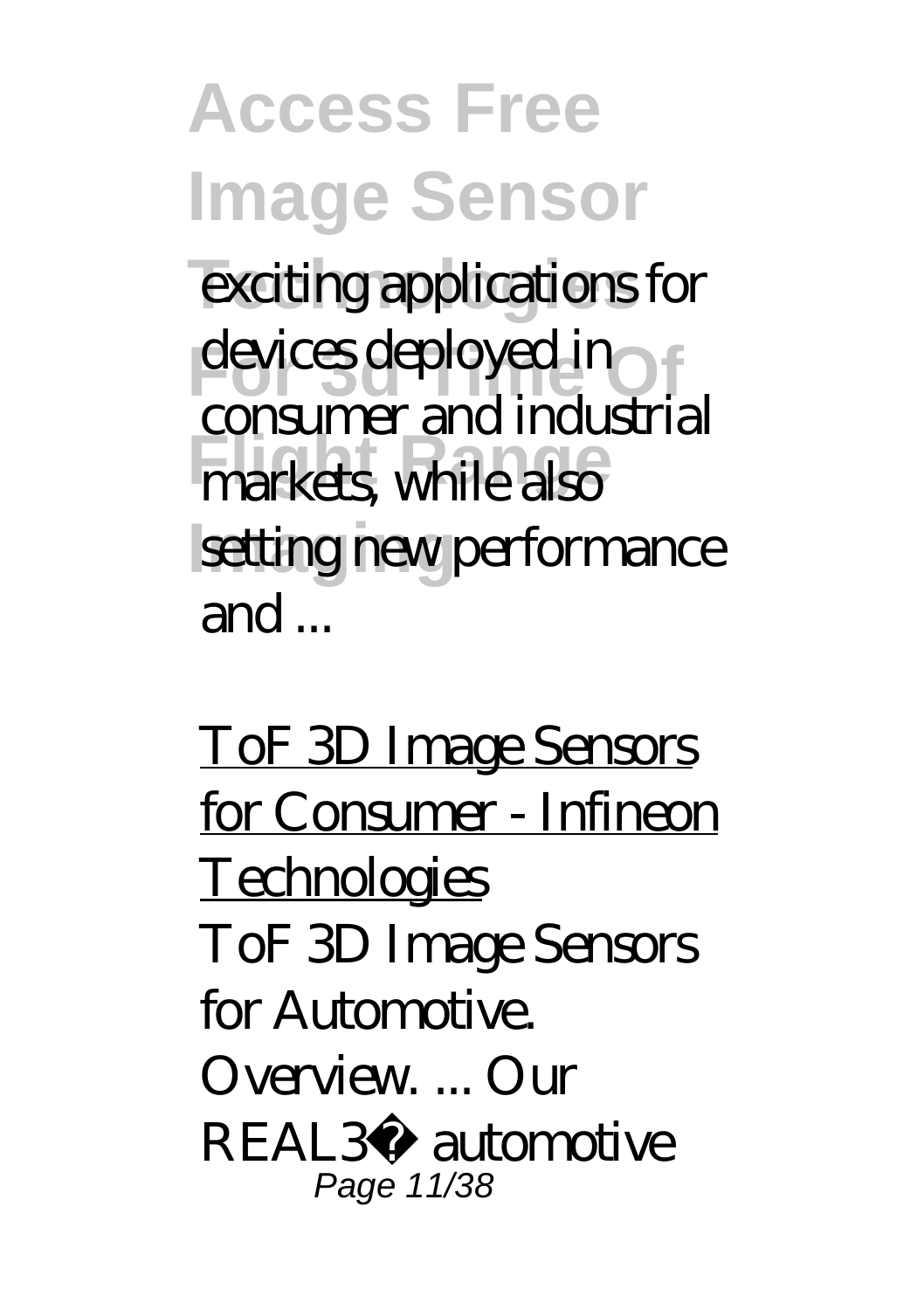**Access Free Image Sensor Technologies** imager based on 3D **For 3d Time-of-flight (ToF) Flight Range** most accurate and robust depth sensing technology brings the capabilities to a wide range of automotive use cases both within and beyond the vehicle. As cars evolve to support a greater degree of automated driving and more ...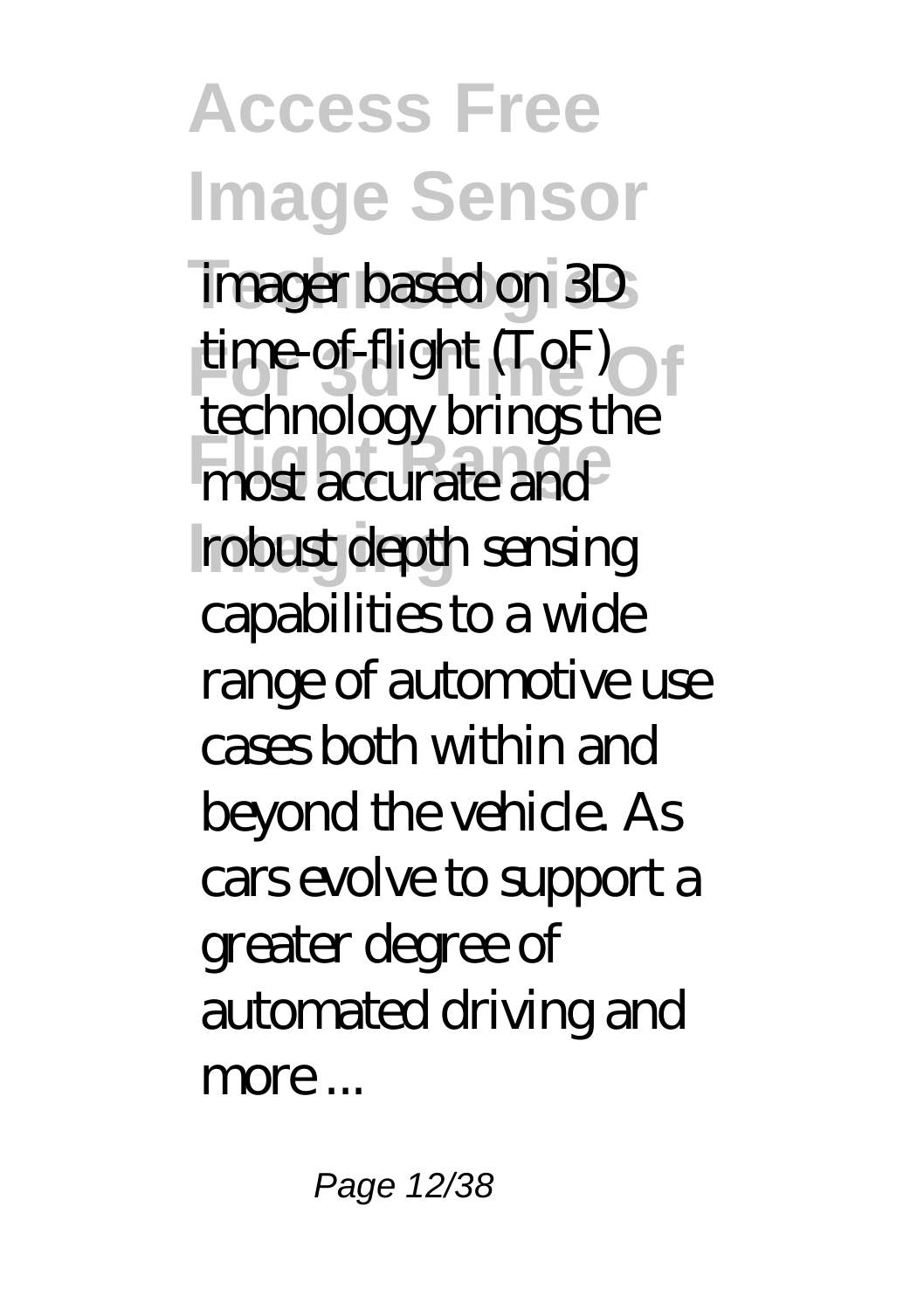**Access Free Image Sensor ToF 3D Image Sensors For Automotive - Of Flight Range** 3D Image Sensors **Imaging** Market Report Infineon Technologies 2020,Infineon **Technologies** Microchip Technology, Omnivision Technologies, PMD Technologies, Softkinetic, Asustek Computer, Cognex Corporation, IFM Page 13/38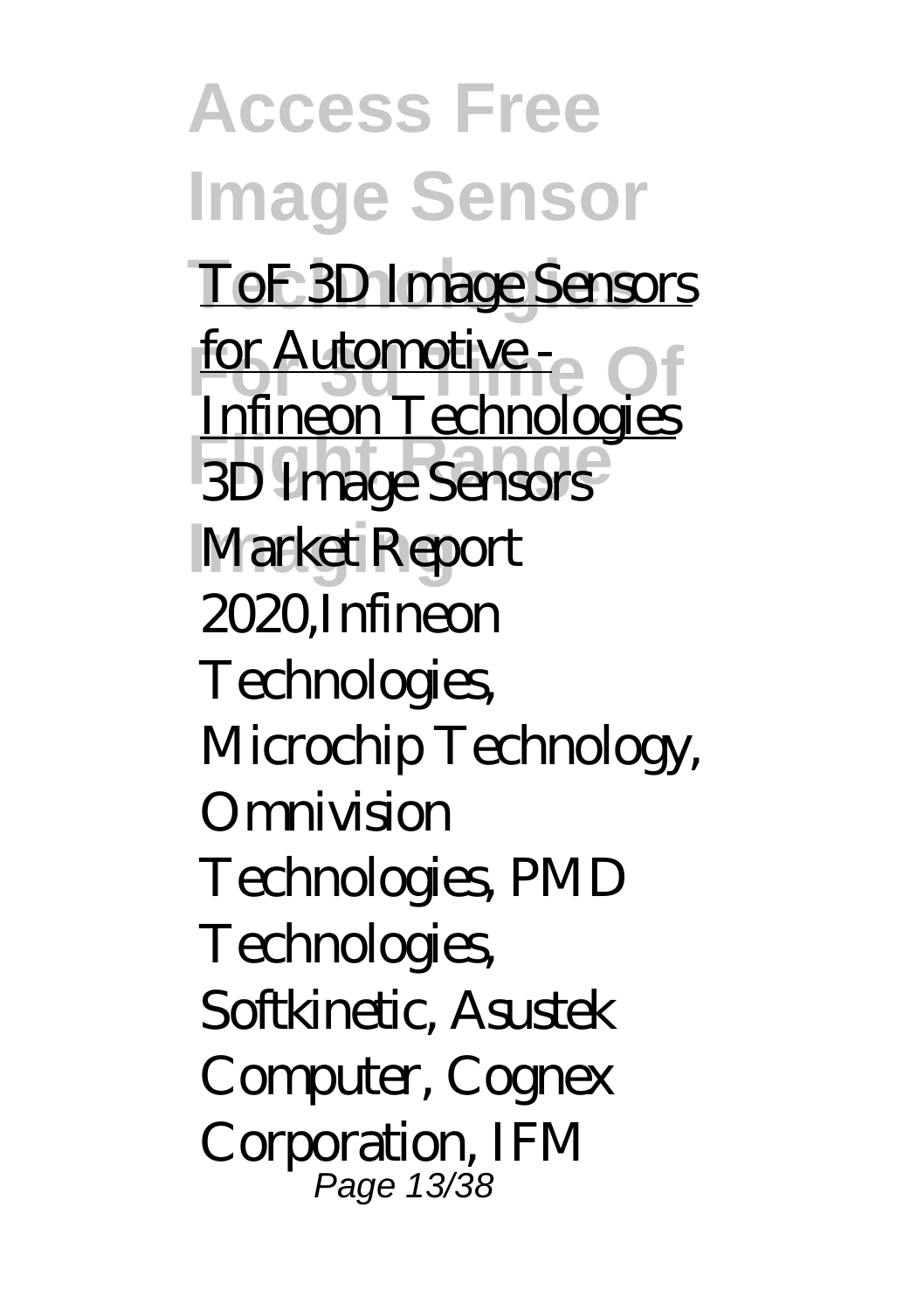**Access Free Image Sensor** Electronic GmbH, Intel **Corporation, LMI Fluing Ranger**, Macada **Electronics, Medical** Technologies, Microsoft Care, Aerospace and Defense, Industrial Robot, Automobile, Others,CCD?Charge Coupled Device?,  $CMOS$ 

3D Image Sensors Market Report 2020 | Page 14/38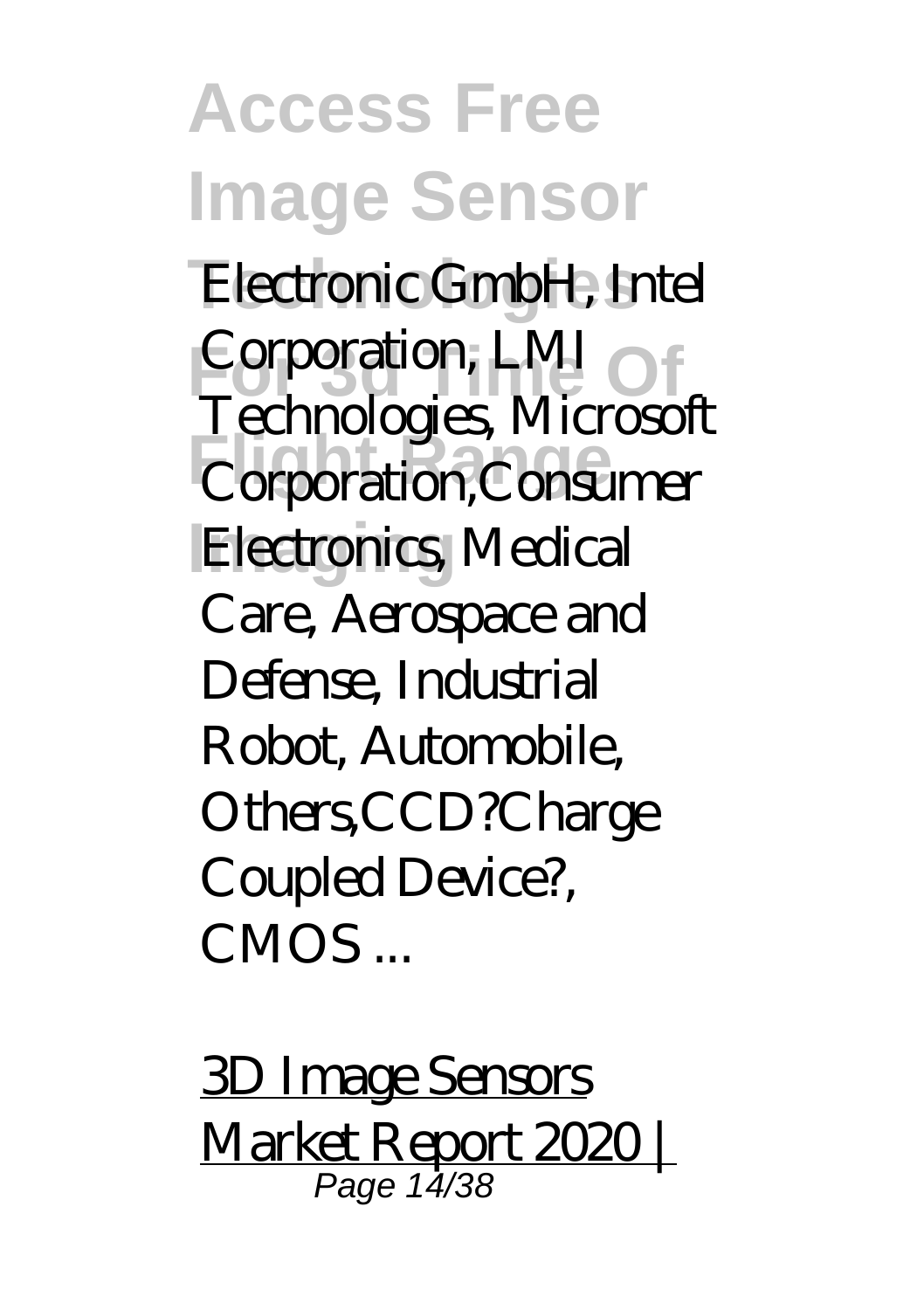**Access Free Image Sensor** Market Growth les **FAGR...** Time Of **Flight Range** 3D Image Sensors Market' Added by A research report on ' Market Study Report, LLC, features a succinct analysis on the latest market trends. The report also includes detailed abstracts about statistics, revenue forecasts and market valuation, which Page 15/38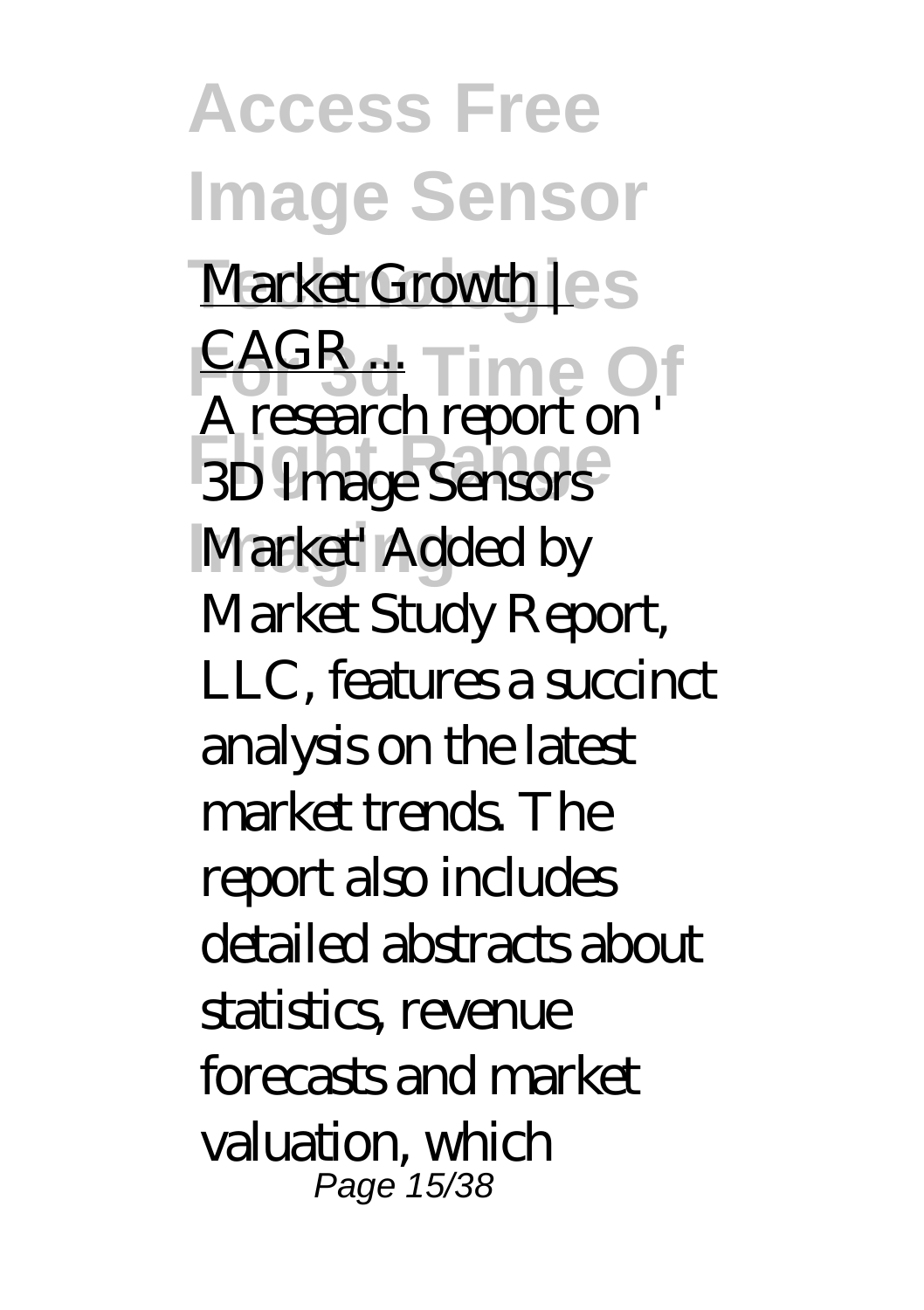**Access Free Image Sensor** additionally highlights **its status in the Of Flight Range** and growth trends accepted by major competitive landscape industry players.

3D Image Sensors Market Size, Latest Trend, Growth by Size

...

Together with image depth processing software, DEPTH IQ Page 16/38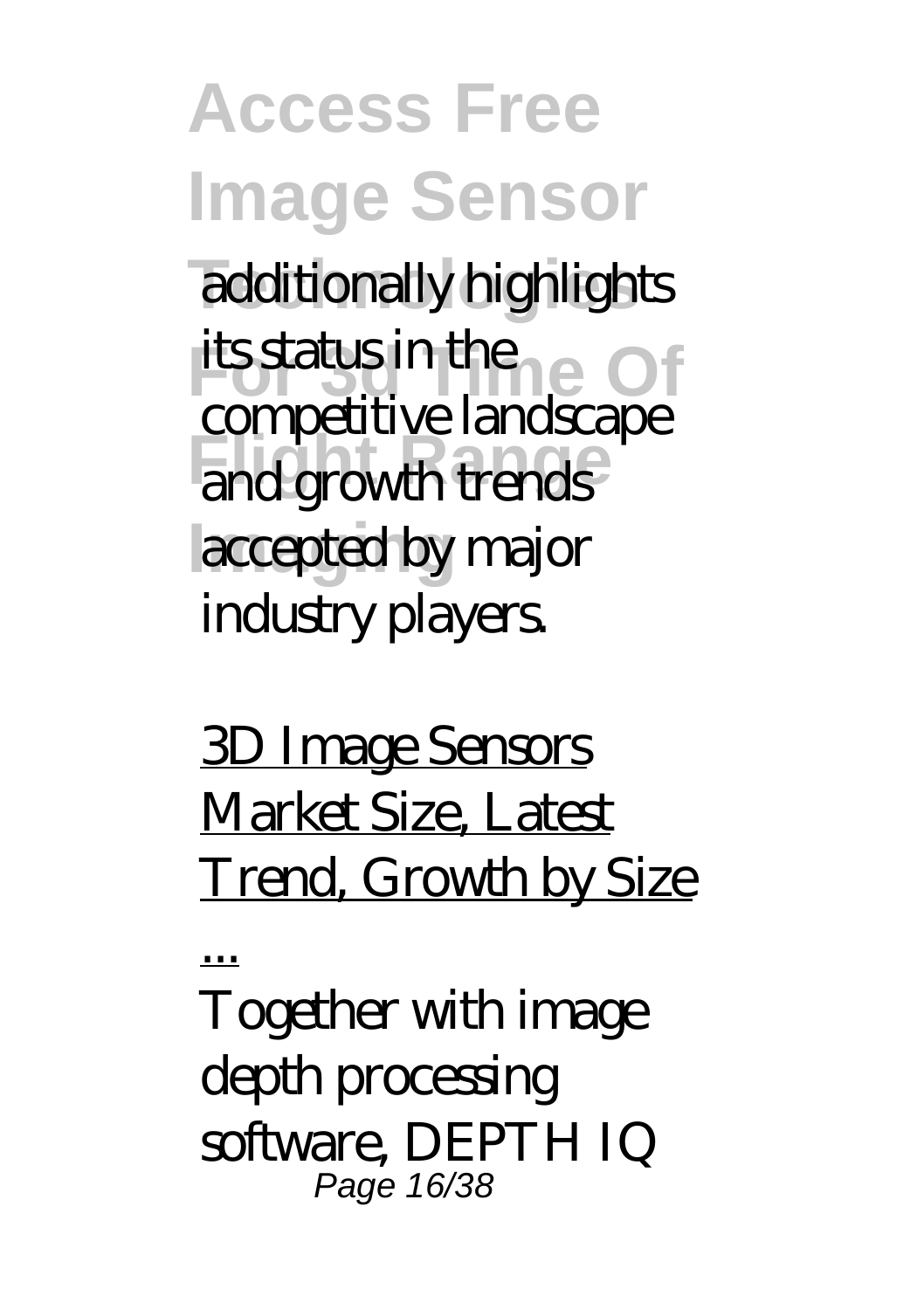**Access Free Image Sensor** converts the 2D color or **Frontier Sensor Flight Range** generates both 2D images and depth maps into a 3D sensor that which are inherently correlated, resulting in depth per pixel (pictured above).

AIRY3D 3d image sensors paul gallagher interview | Vision... The MarketWatch Page 17/38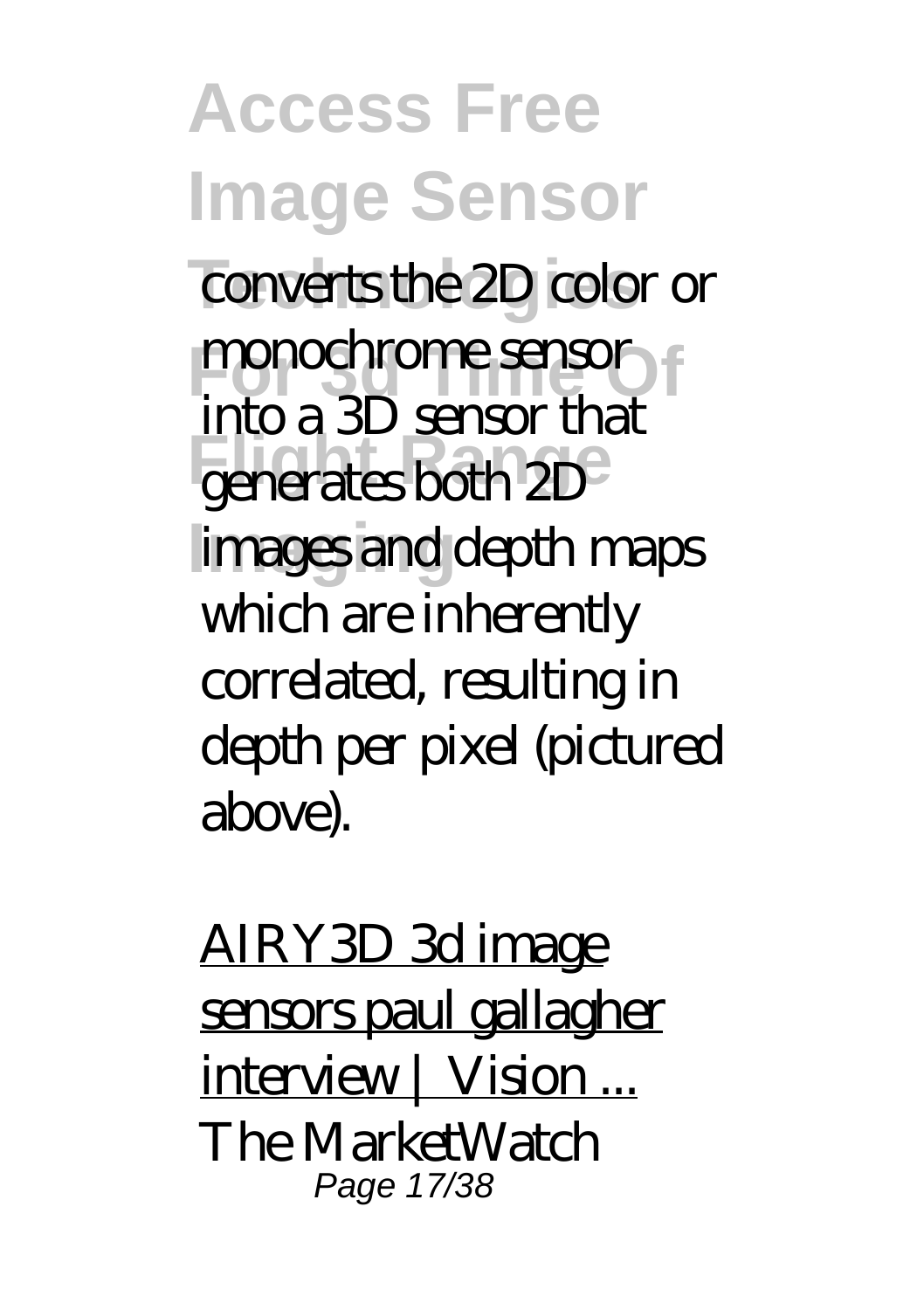**Access Free Image Sensor** News Department was **For 3d Time Of the Contract of the Contract of the Contract of the Contract of the Contract of the Contract of the Contract of the Contract of the Contract of the Contract of the Contract of the Contract of the Contract o Flight Range** Dec 17, 2020 (Market **Imaging** Insight Reports) - creation of this content. Selbyville, Delaware, Global Image Detection Sensor Market report added ...

Global Image Detection Sensor Market Evolving Technology ... This technology Page 18/38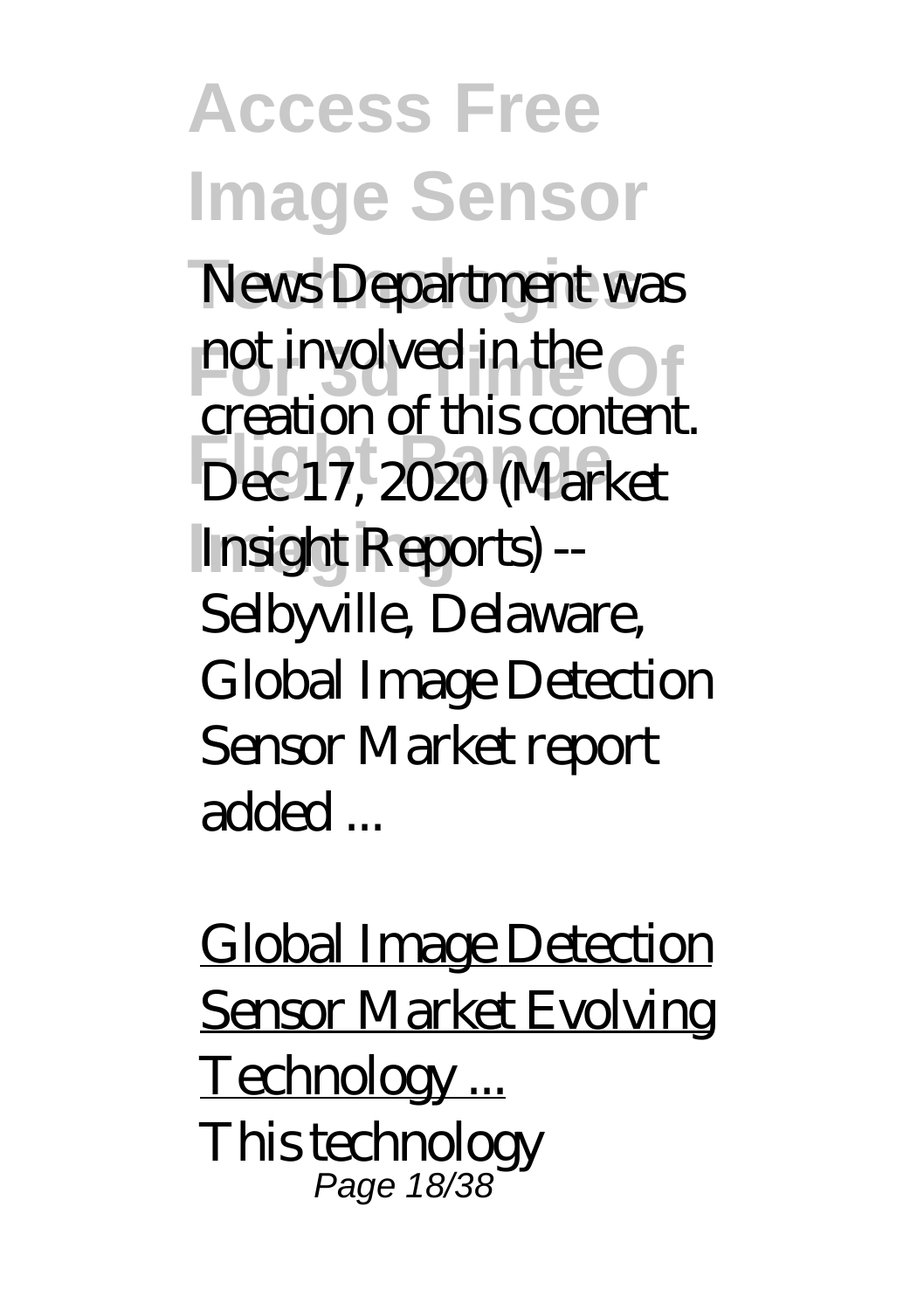**Access Free Image Sensor** complements Tower's **Franufacturing of its Flight Range** wafer BSI sensor platforms for time of state of the art stacked flight (ToF), industrial global shutter and other CMOS image sensors on 300 $m$ m and  $200$ mm wafers. In addition, Tower Semiconductor will explore the use of Invensas enabling 3D integration Page 19/38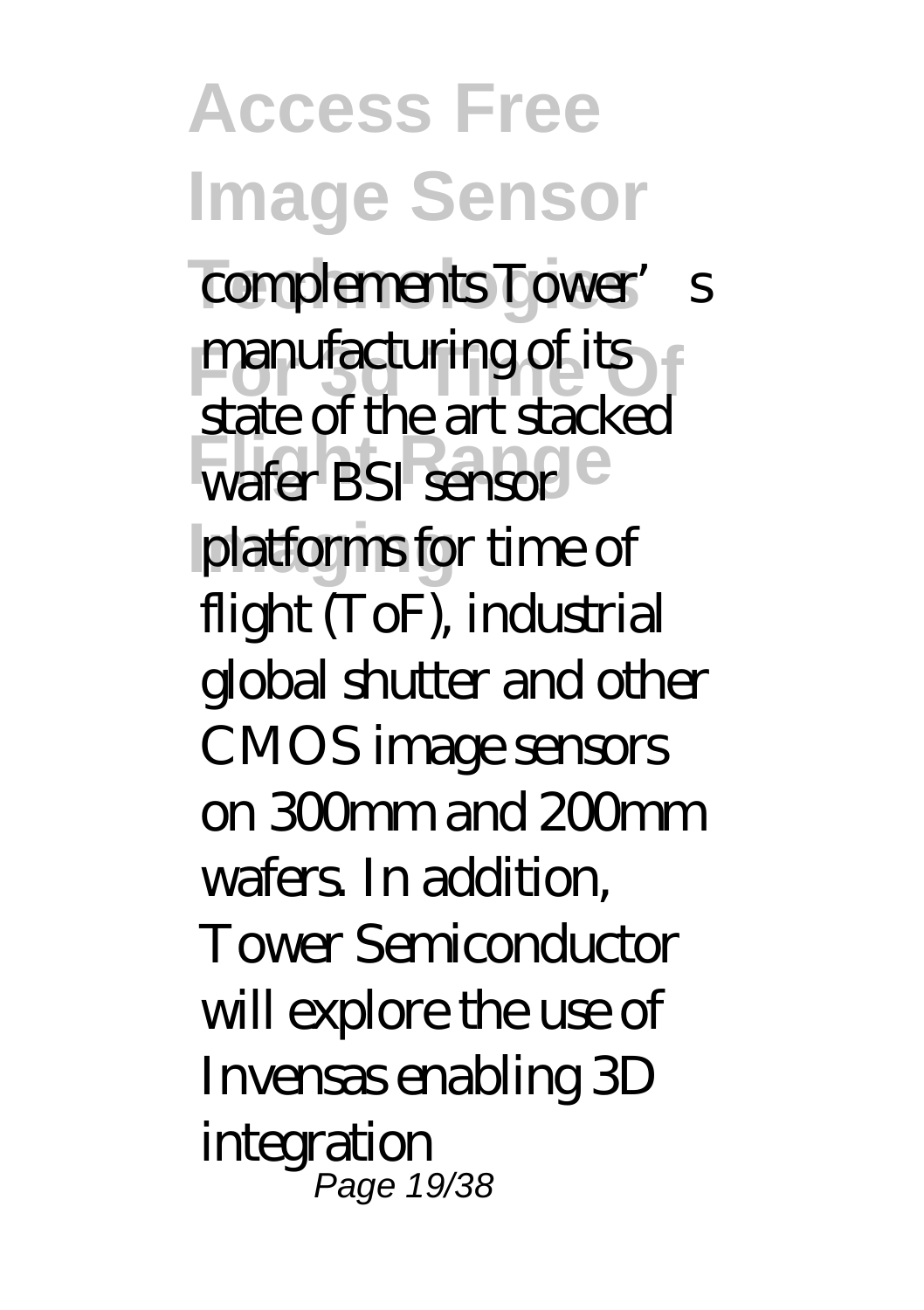**Access Free Image Sensor Technologies Xperi and Tower** Of **Flight Range** Announce New License for 3D ... ng **Semiconductor** In the imaging and sensing field, Sony has a great selection of cuttingedge products, such as intelligent vision sensors with AI processing functionality, ToF image sensors that can be used even for Page 20/38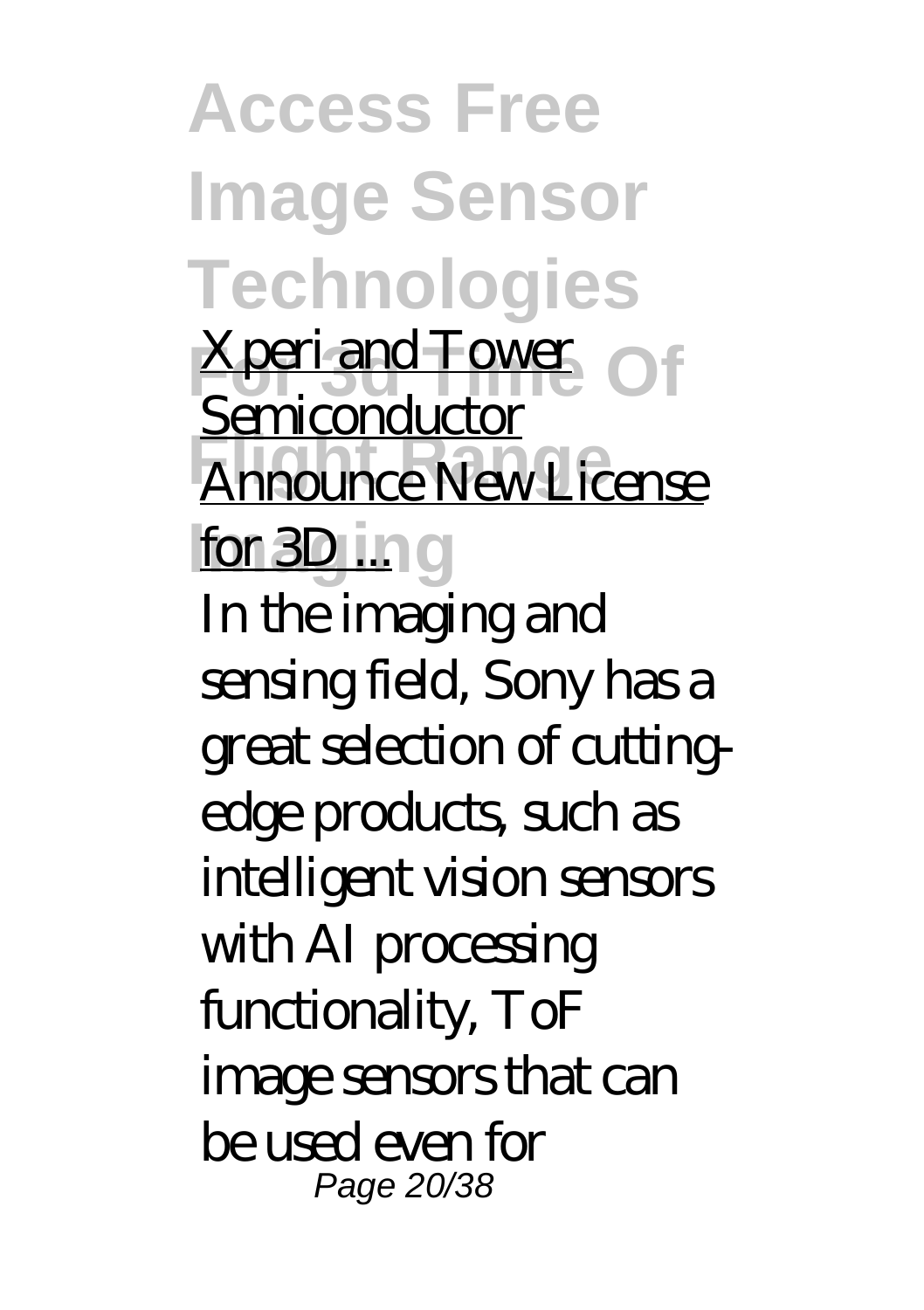**Access Free Image Sensor** AR/MR, and gies automotive image **Flight Range** realizing autonomous driving. The unique sensors critical to technologies that lie behind these products are all world firsts, and include back-illuminated CMOS image ...

Sony Global - R&D - Stories - Sony's Latest Image Sensors ... Page 21/38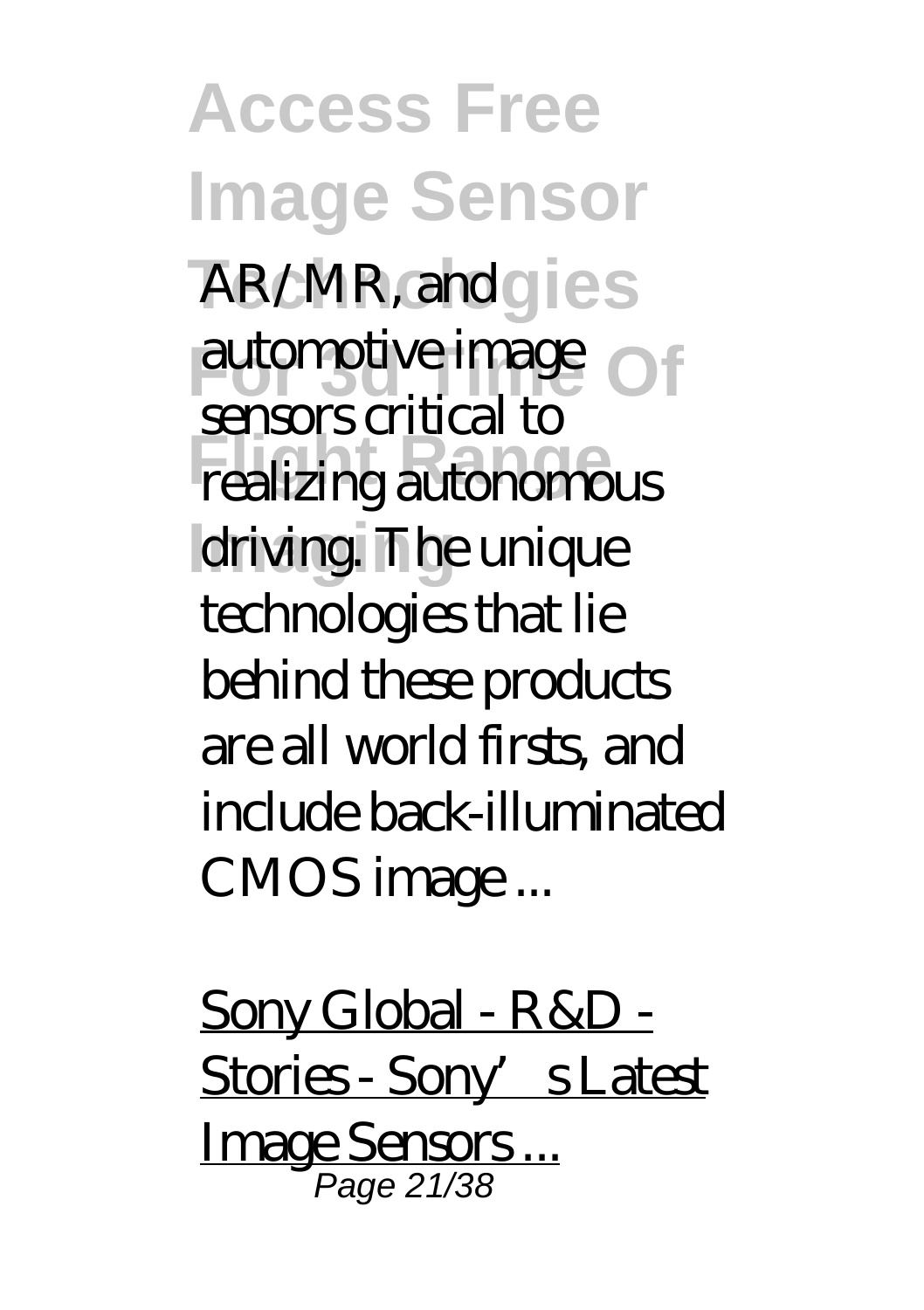**Access Free Image Sensor** GlobeNewswire: Tower **For 3d Time Of** and China-based OPIX **Flight Range** development of pulsed iToF technology announce a successful platform for 3D imaging and face recognition, based on Tower's pixel level wafer stacking BSI technology.. Utilizing TOWER's 65nm pixellevel stacked BSI CIS technology and Page 22/38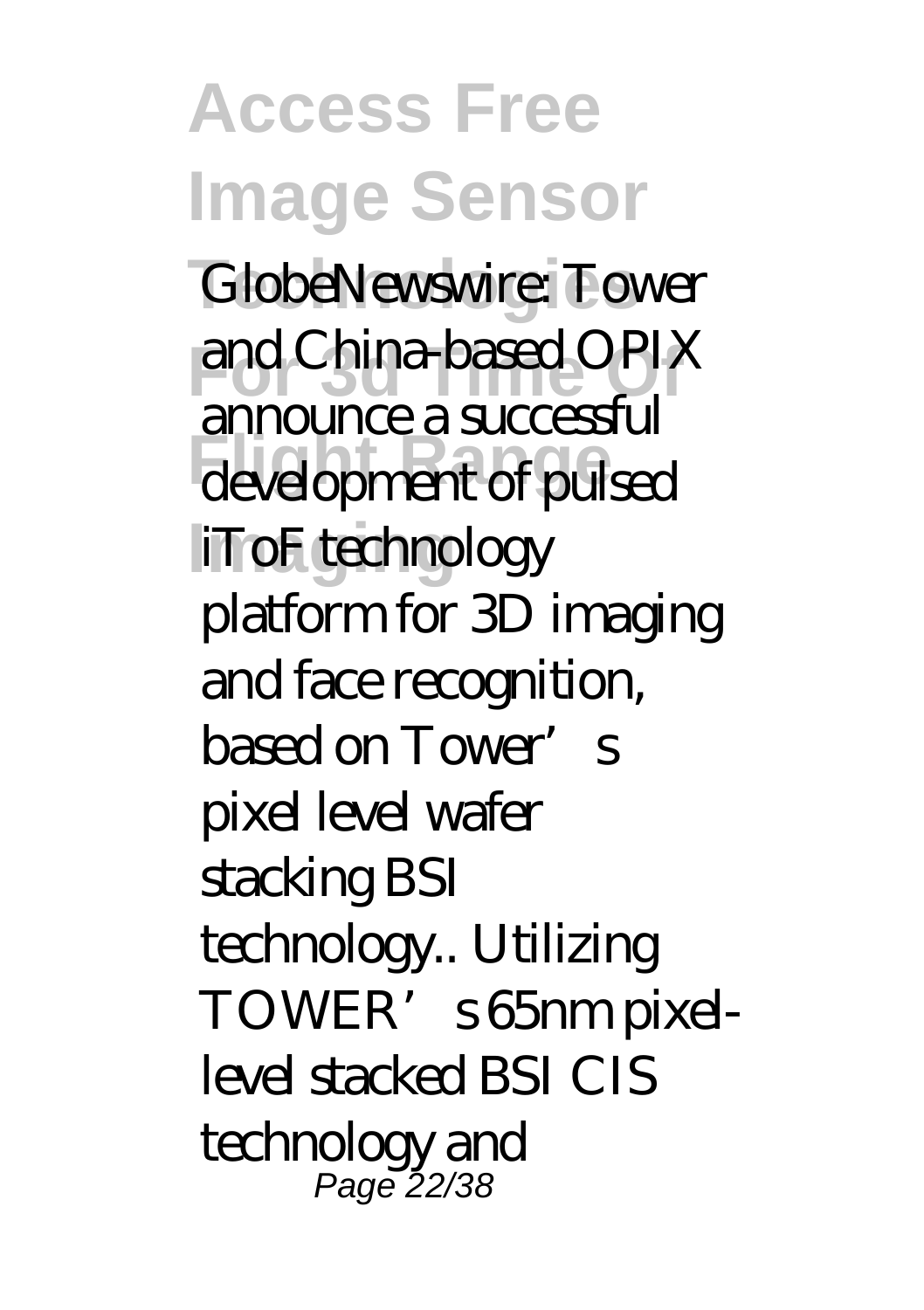**Access Free Image Sensor Technologies** fabricated in its Uozu, **Japan facility the sensor Figure & Series mix** in **Imaging** is said to be the first in a

Image Sensors World The global Image Sensor market is segregated on the basis of Processing Type as 3D Image Sensor and 2D Image Sensor. Based on Technology the global Image Sensor Page 23/38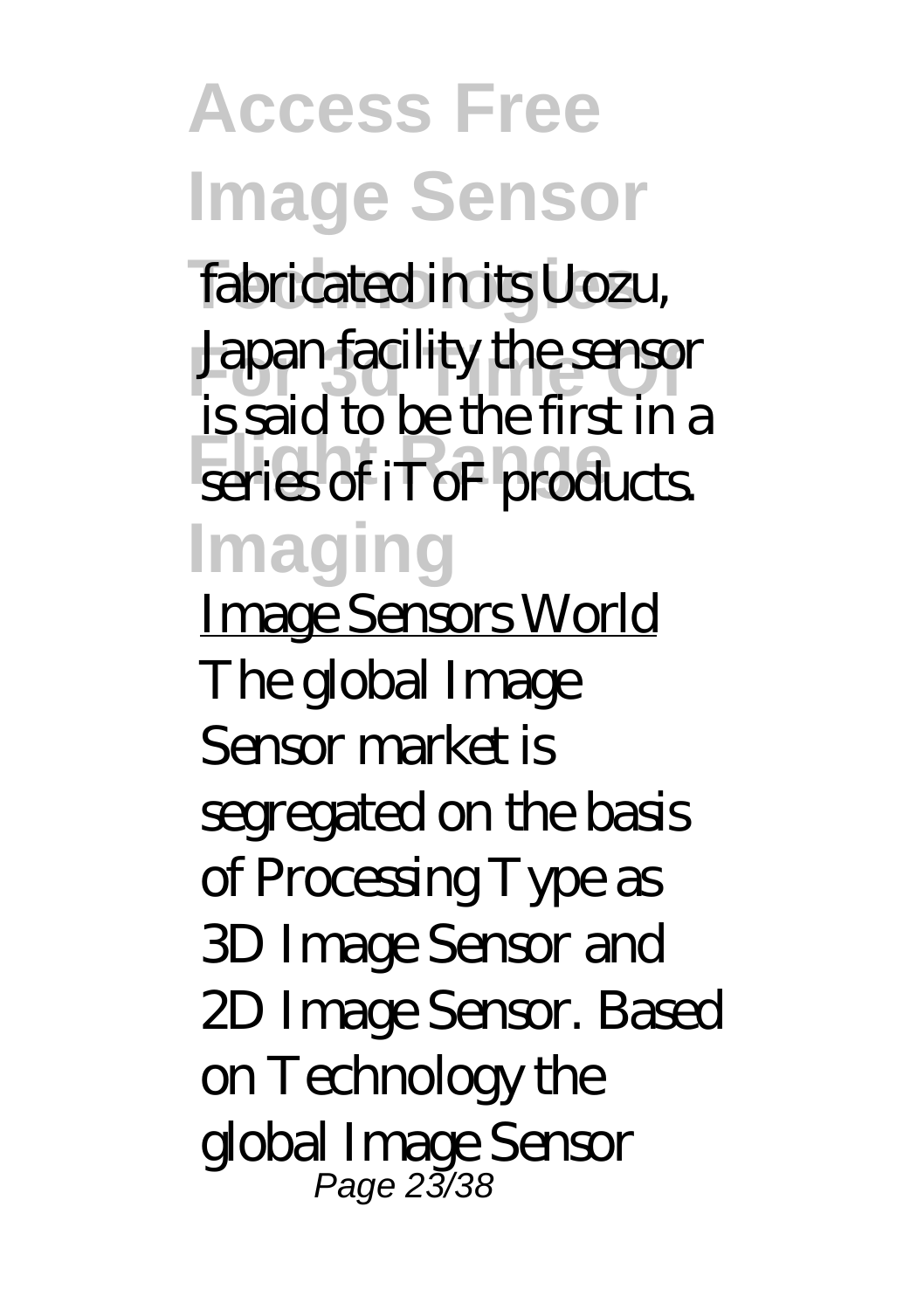**Access Free Image Sensor** market is segmented in **Charge-Coupled Device** Metal-Oxide<sup>nge</sup> Semiconductor (CCD), Complementary (CMOS), and Others.

Image Sensor Market Size By Processing Type (3D Image ... Global High Speed Type Image Sensor Market 2020 by Manufacturers, Type Page 24/38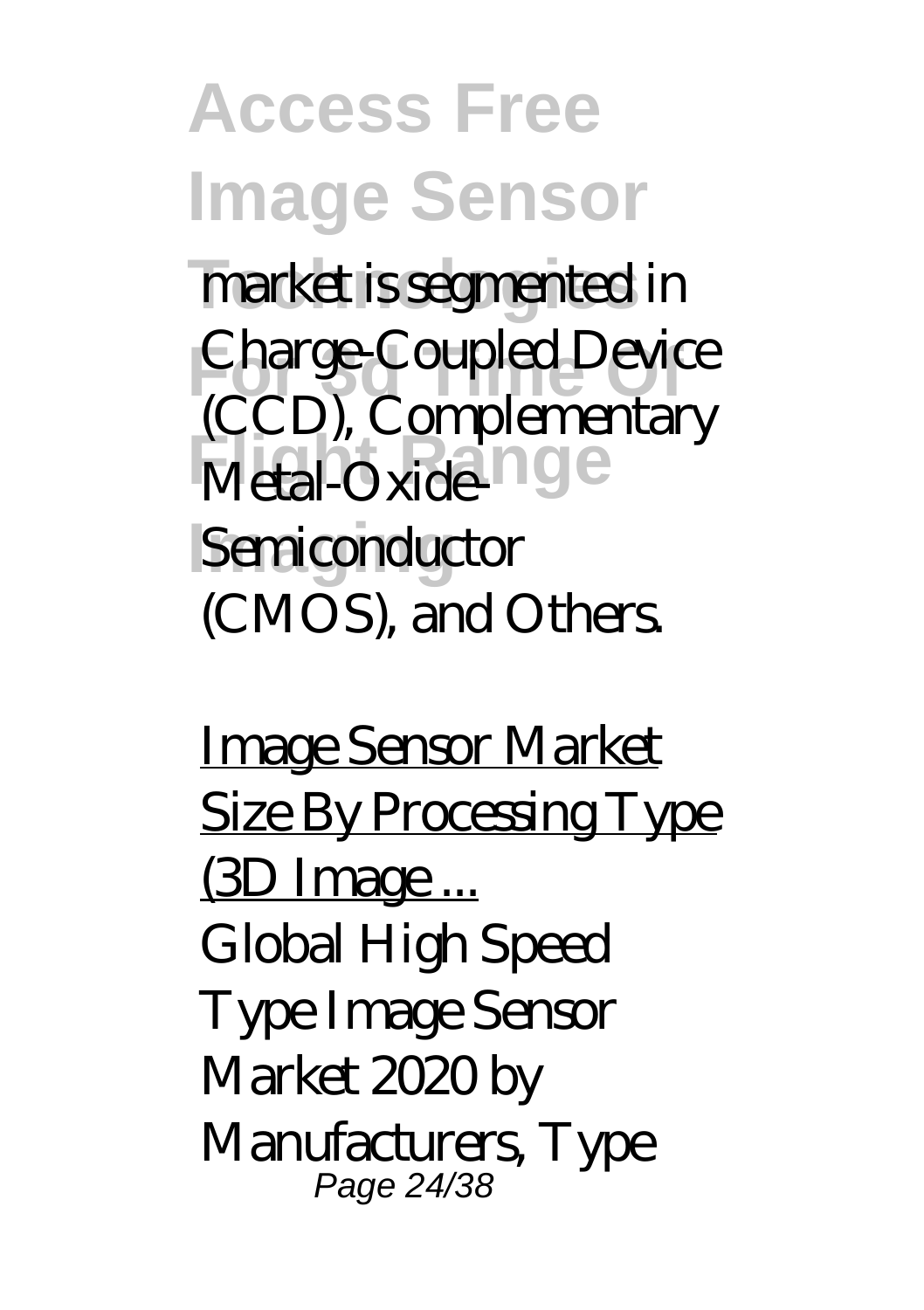**Access Free Image Sensor** and Application, es **Forecast to 2025 is a Francia** Continued Legional outlook, competitive landscape, blend of market trends, and comprehensive analysis of different market segments. The report offers an entire overview of the market by covering top players, business tactics, market dynamics, drivers, restraints, and Page 25/38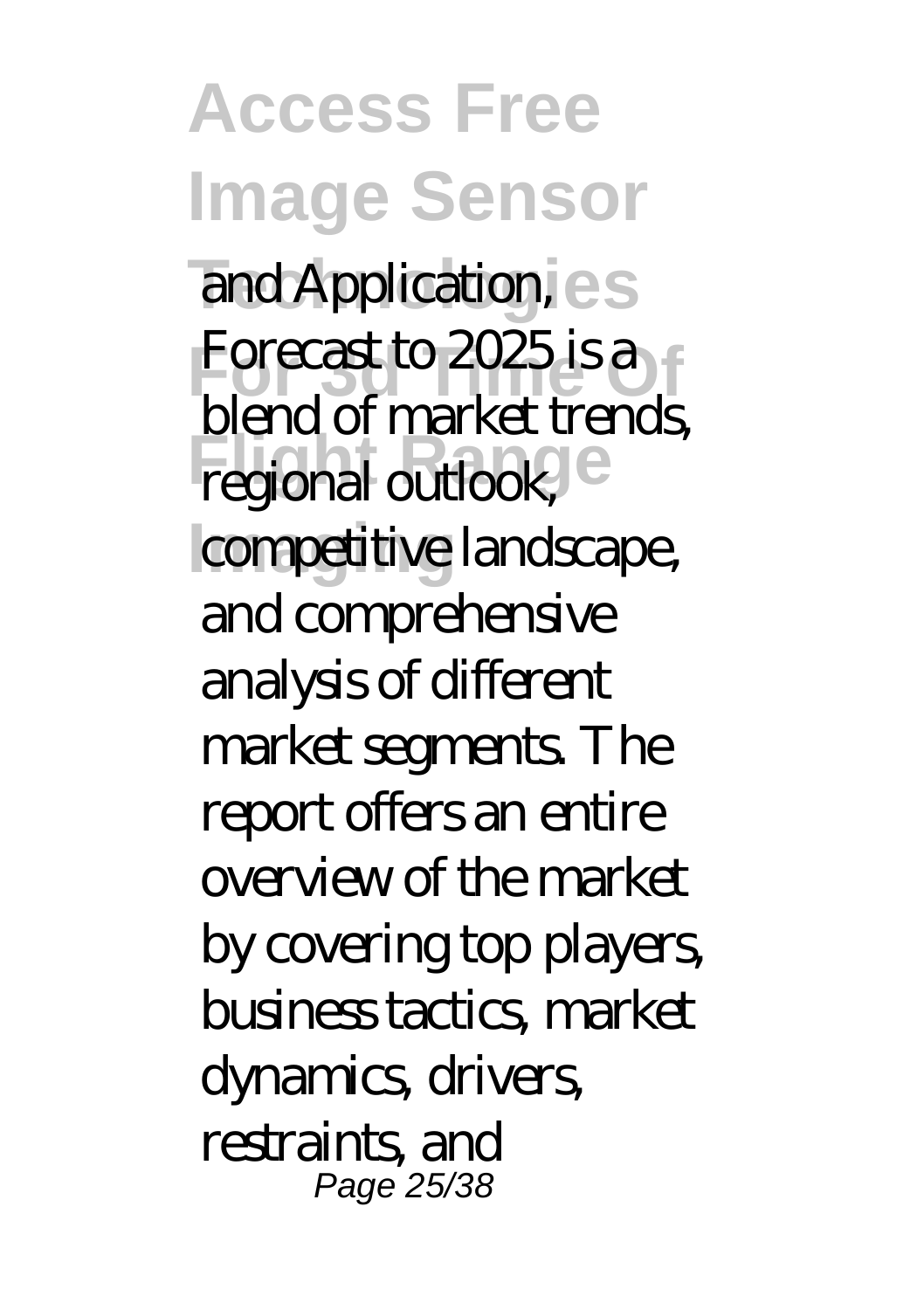**Access Free Image Sensor** geographical gies expansions<sup>time</sup> Of **Flight Range** Global High Speed **Imaging** Type Image Sensor Market 2020 Business... License for 3D stacked image sensor technology supports ToF, advanced sensor manufacturing June 10, 2020 By Aimee Kalnoskas Leave a Comment Xperi Holding Corporation Page 26/38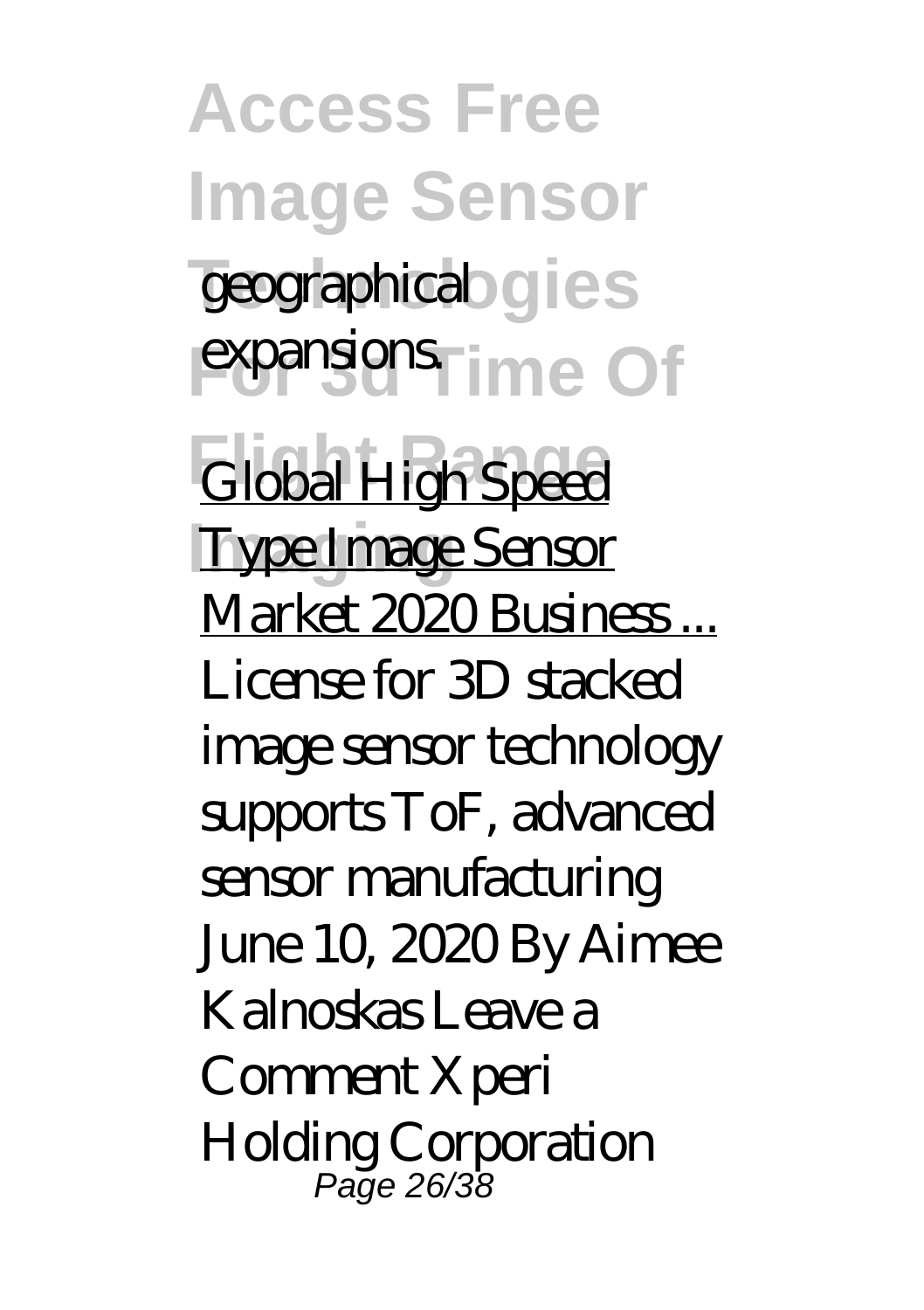**Access Free Image Sensor** and Towerlogies **Fericonductor Flight Range** license of Invensas **ZiBond and DBI 3D** announced Tower's semiconductor interconnect technologies.

License for 3D stacked image sensor technology supports ... In every dimension! At pmd we develop cutting-Page 27/38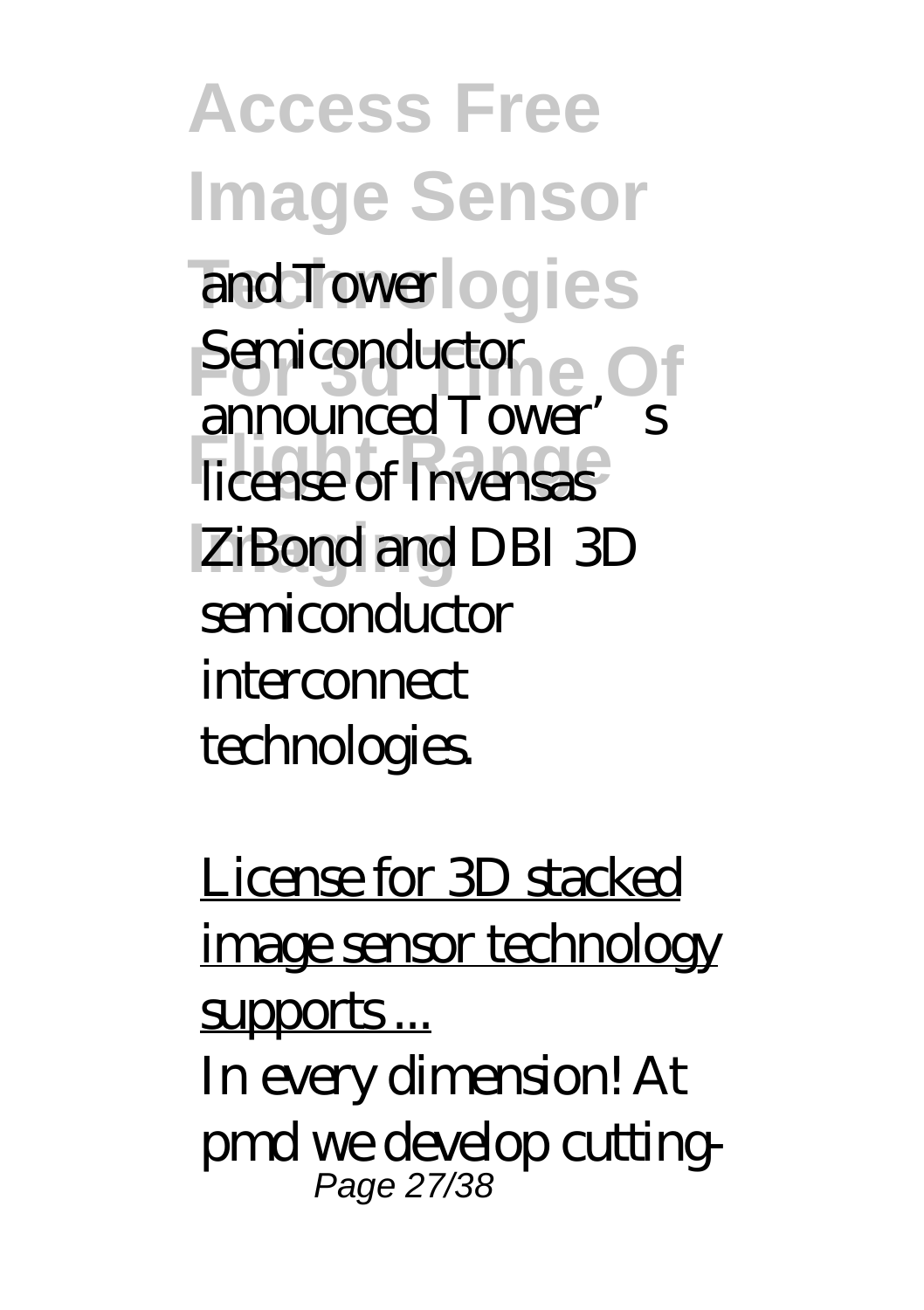**Access Free Image Sensor** edge 3D image sensors **For 3d Time Of** and system components Flight (ToF) principle. **With our advanced and** based on the Time-ofunique depth-sensing technology, we help products from every industry to see, understand, and recognize the world. Just like humans do.

pmdtechnologies ag – Page 28/38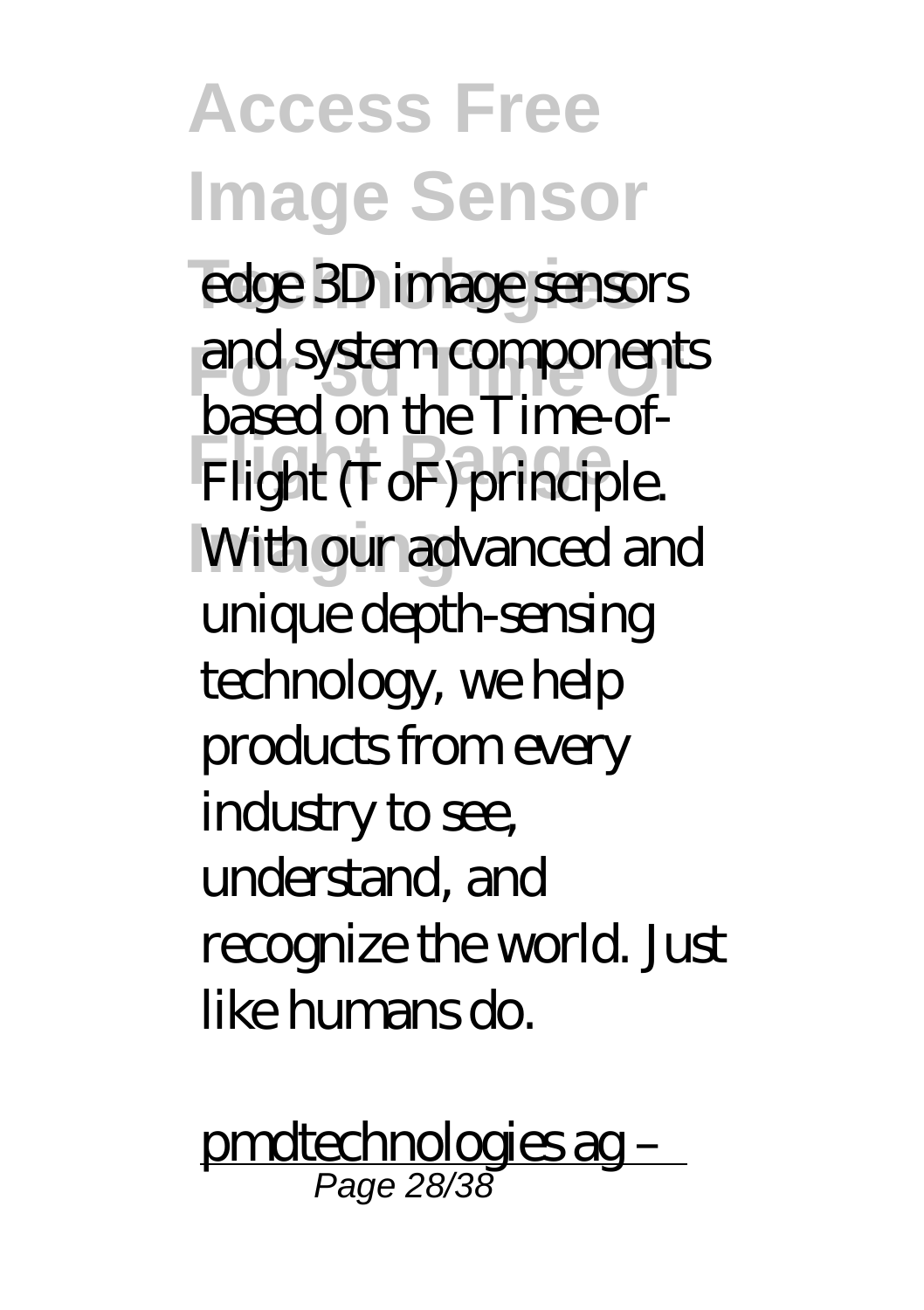**Access Free Image Sensor** pmd group - 3D Timeof-Flight depth... **Flight Range** global leader in 3D scanning and inspection, LMI Technologies is the providing FactorySmart® 3D sensors for automation, inspection, and optimization to improve production in today's factories.

LMI Technologies - Page 29/38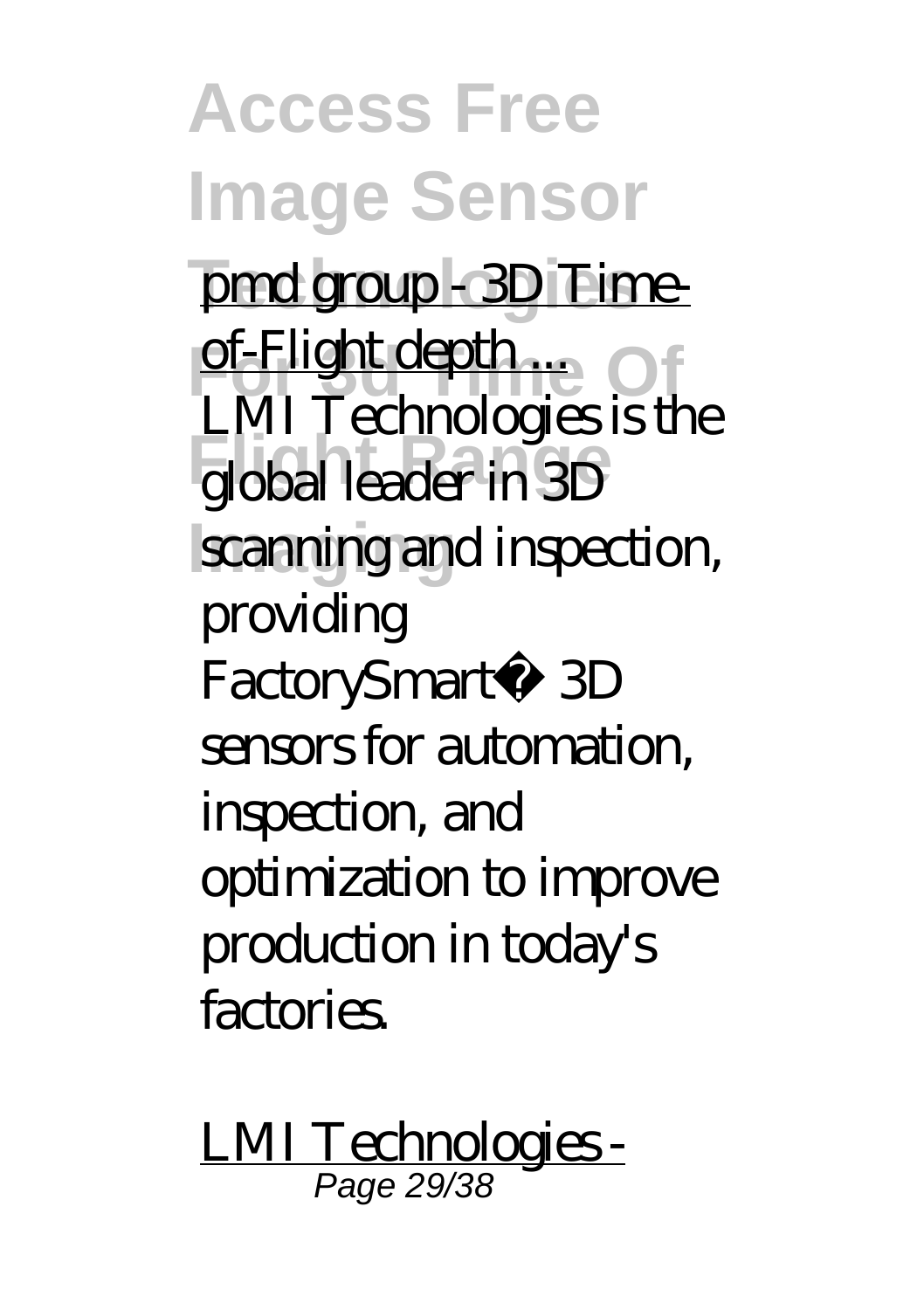**Access Free Image Sensor The Global Leader in For Scanning and ...** Lasers for height **Imaging** measurements in 3D image sensor using semiconductor uses introduced by Teledyne Imaging The Z-Trak2 family's S-2K and V-2K series feature scanning speeds of 45,000 profiles per...

3d image sensor for Page 30/38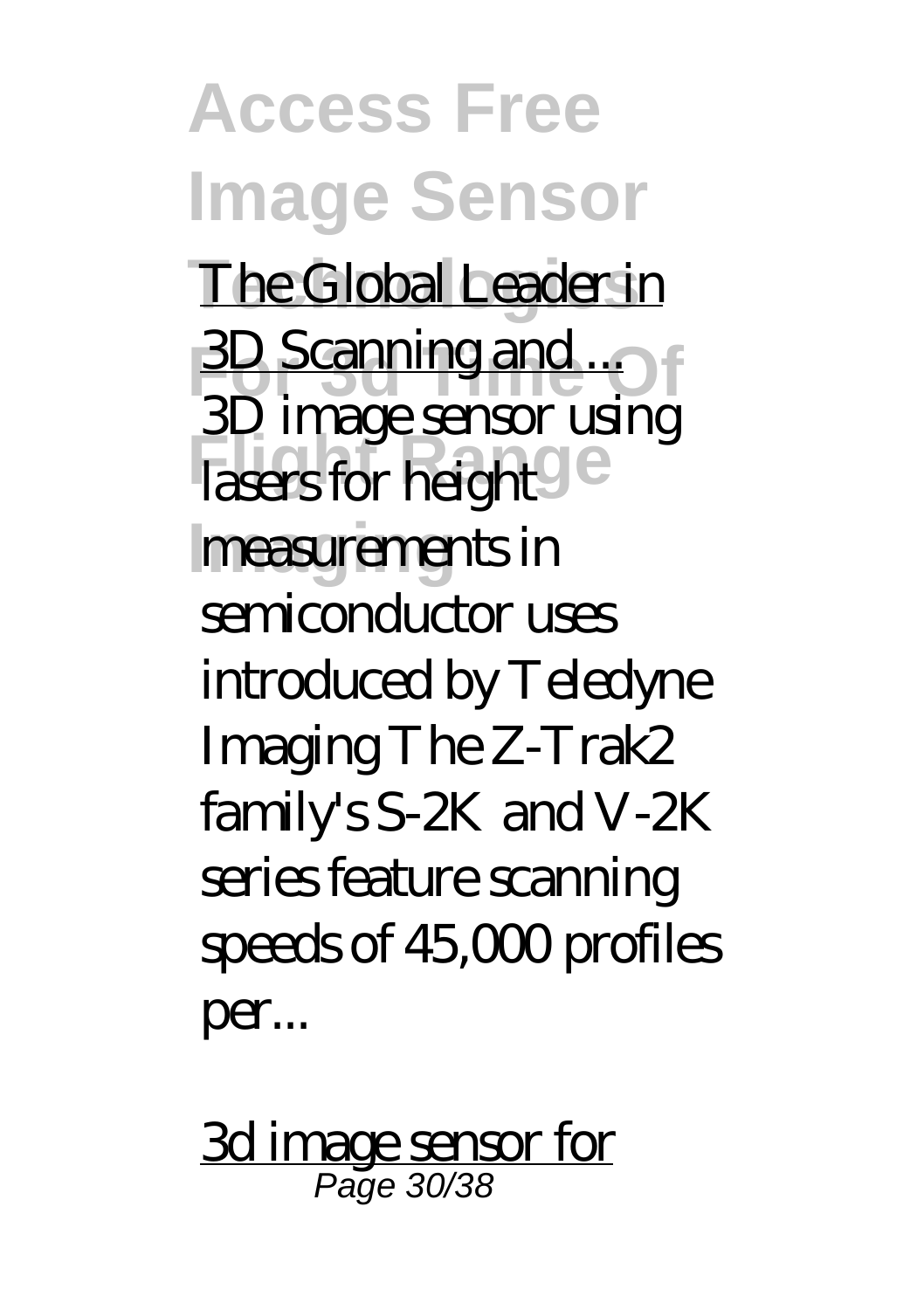**Access Free Image Sensor**  $height$  measurement | **Intelligent Aerospace Flight Range** technologies such as **Imaging** machine vision, and However, emerging computer vision are indicating 3D image sensors will hold major shares of image sensor market in the coming years. Time-Of-Fight (TOF) technology specifically deals with 3D depth-sensing Page 31/38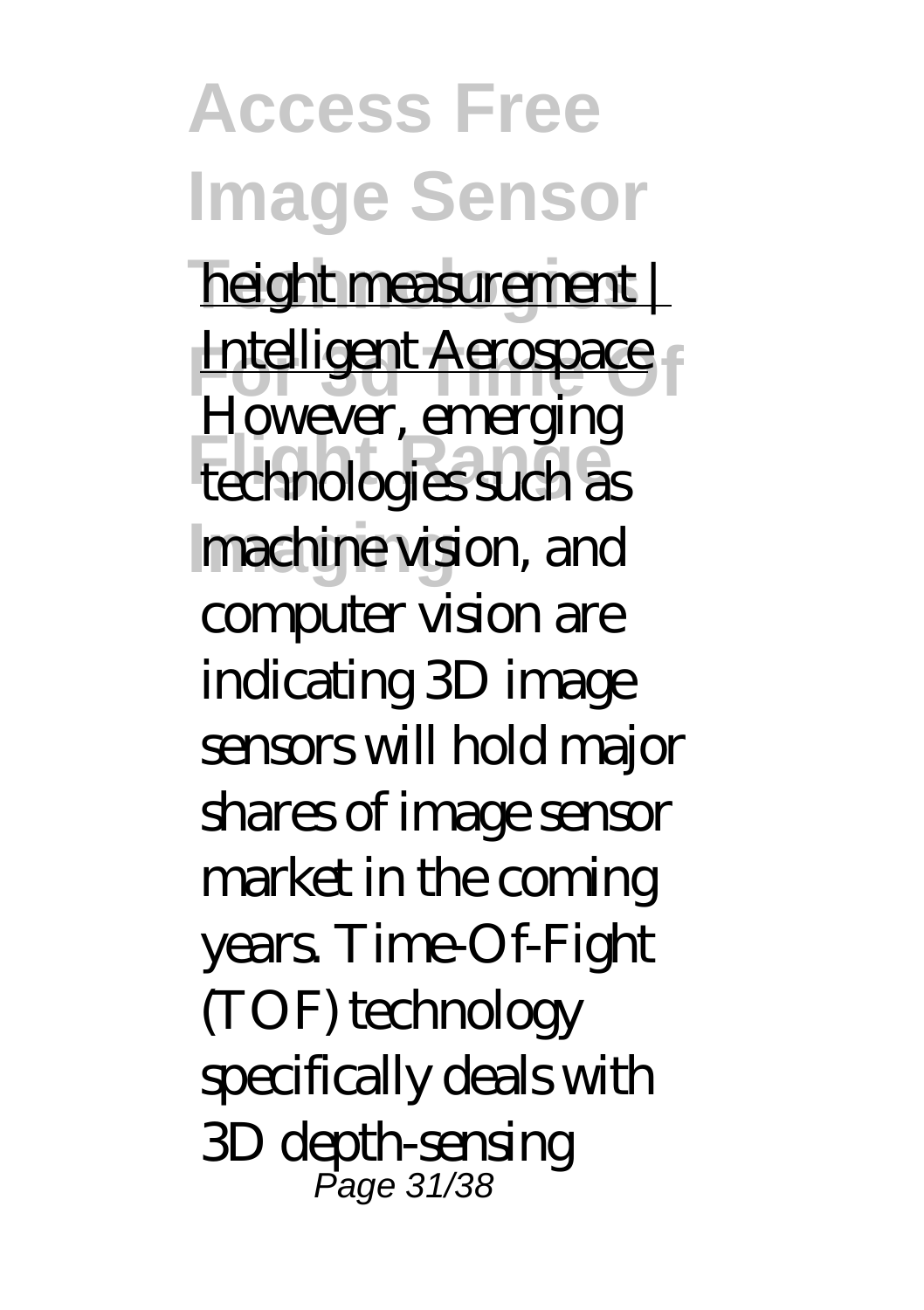**Access Free Image Sensor** applications. 3D image **processing facilitates Flight Range** reliable depth sensing in various .ng more precise and

Image Sensor Market Size, Share, Growth | Industry Report ... This is the goal of imec's Pixel Technology Explore research activities, which break new Page 32/38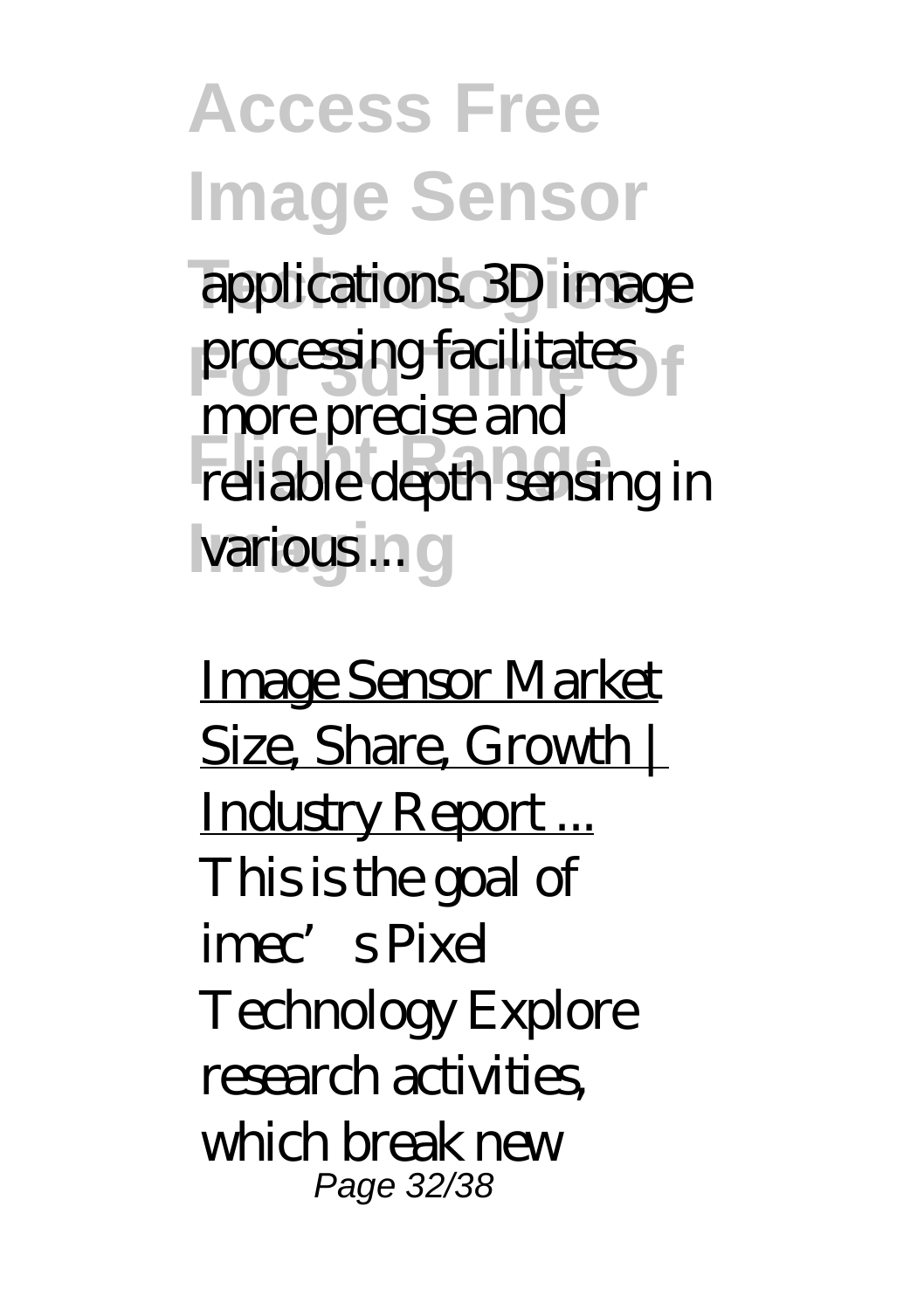**Access Free Image Sensor** ground in NIR/SWIR **For sensing and 3D imaging. Finder Andrew Branch** companies with a Imec intends to develop roadmap in innovative image sensors, cameras and smart imaging applications.

Pixel Technology Explore | imec This is the quantum imaging effort, Page 33/38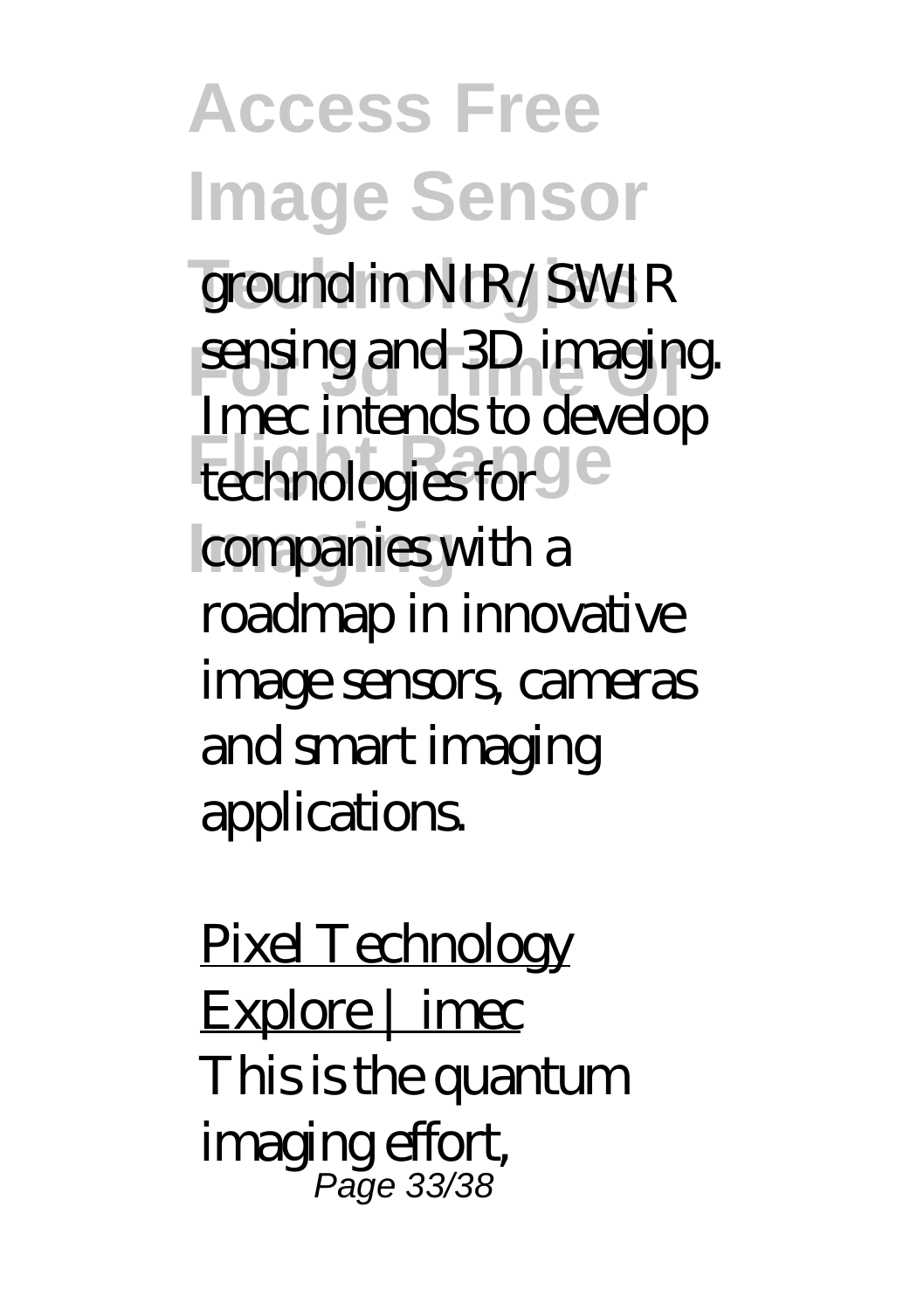**Access Free Image Sensor** exemplified by single **photon avalanche Flight Range** 3D sensing lidars from *<u>Instablished</u>* players such photodiodes found in as Sony, STMicroelectronics and On Semiconductor. There are also and innovative pixels from startups such as Gigajot, Actlight and SeeDevice.

Status of CMOS Image Page 34/38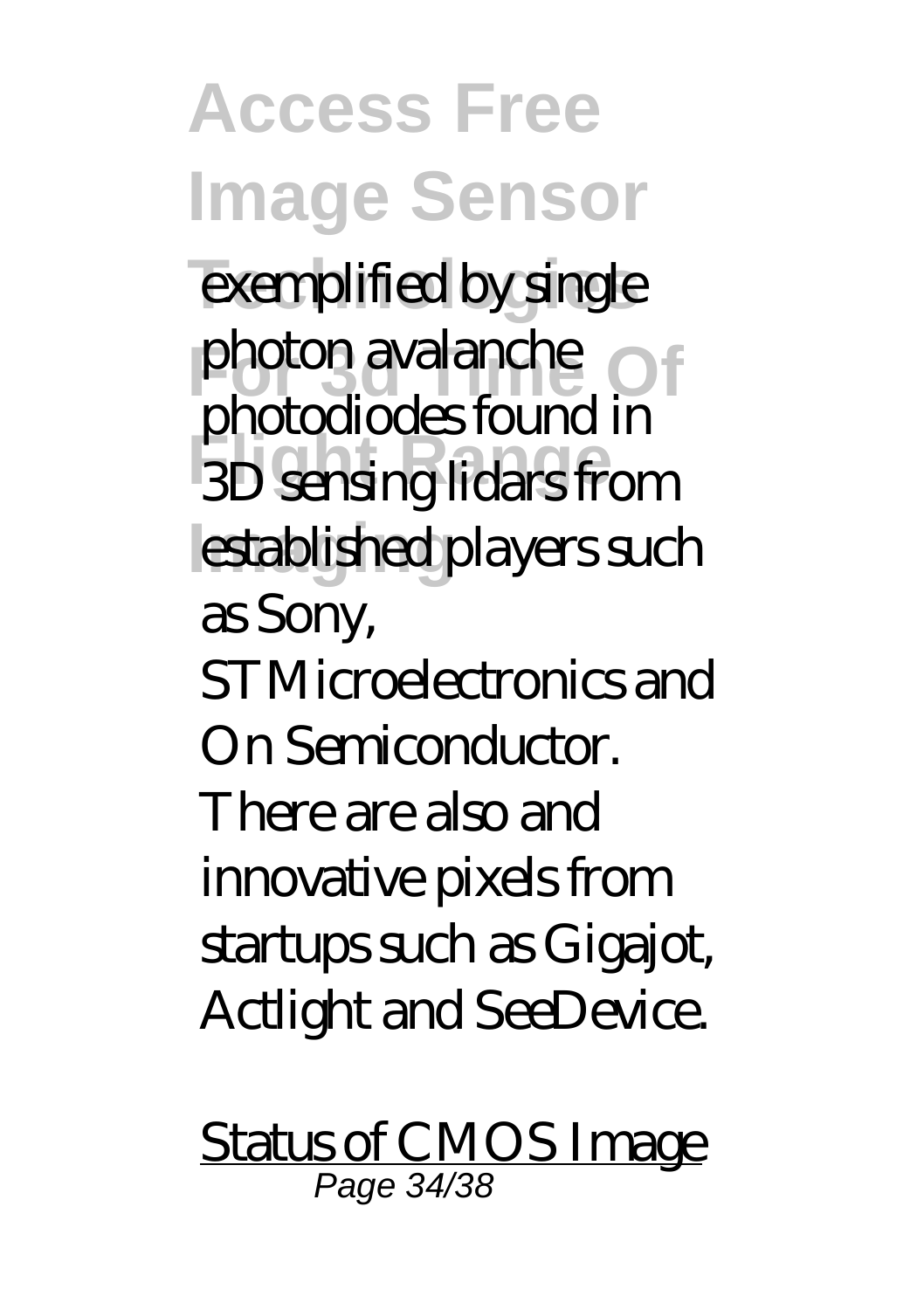**Access Free Image Sensor** Sensor Industry 2020 - i-Micronews ime Of **Flances**<br>**Panasonic Corporation Imaging** announced today that it Osaka, Japan – has developed a time-offlight (TOF) image sensor that uses avalanche photodiode (APD) pixels and is capable of acquiring highly accurate 3D information in accordance with the Page 35/38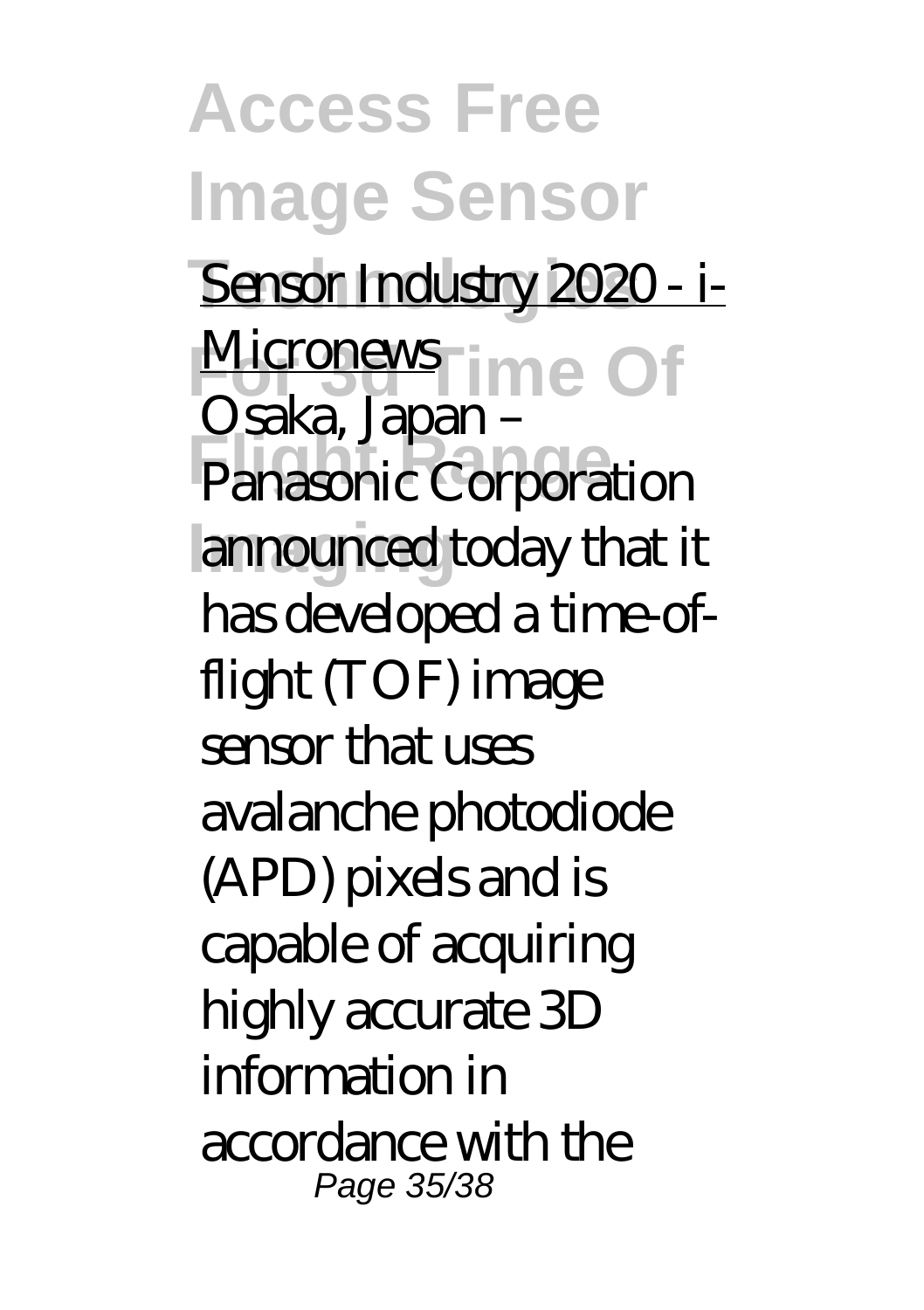**Access Free Image Sensor** position of objects from **For 3d Time of 3d Time of 3d Time of 3d Time of 3d Time of 3d Time of 3d Time of 3d Time of 3d Time of 3d Time Flight Range** Panasonic Develops distances up to 250 m. Long-range TOF Image Sensor with High... Xperi and Tower Semiconductor have announced Tower's license of Invensas ZiBond and DBI 3D semiconductor interconnect Page 36/38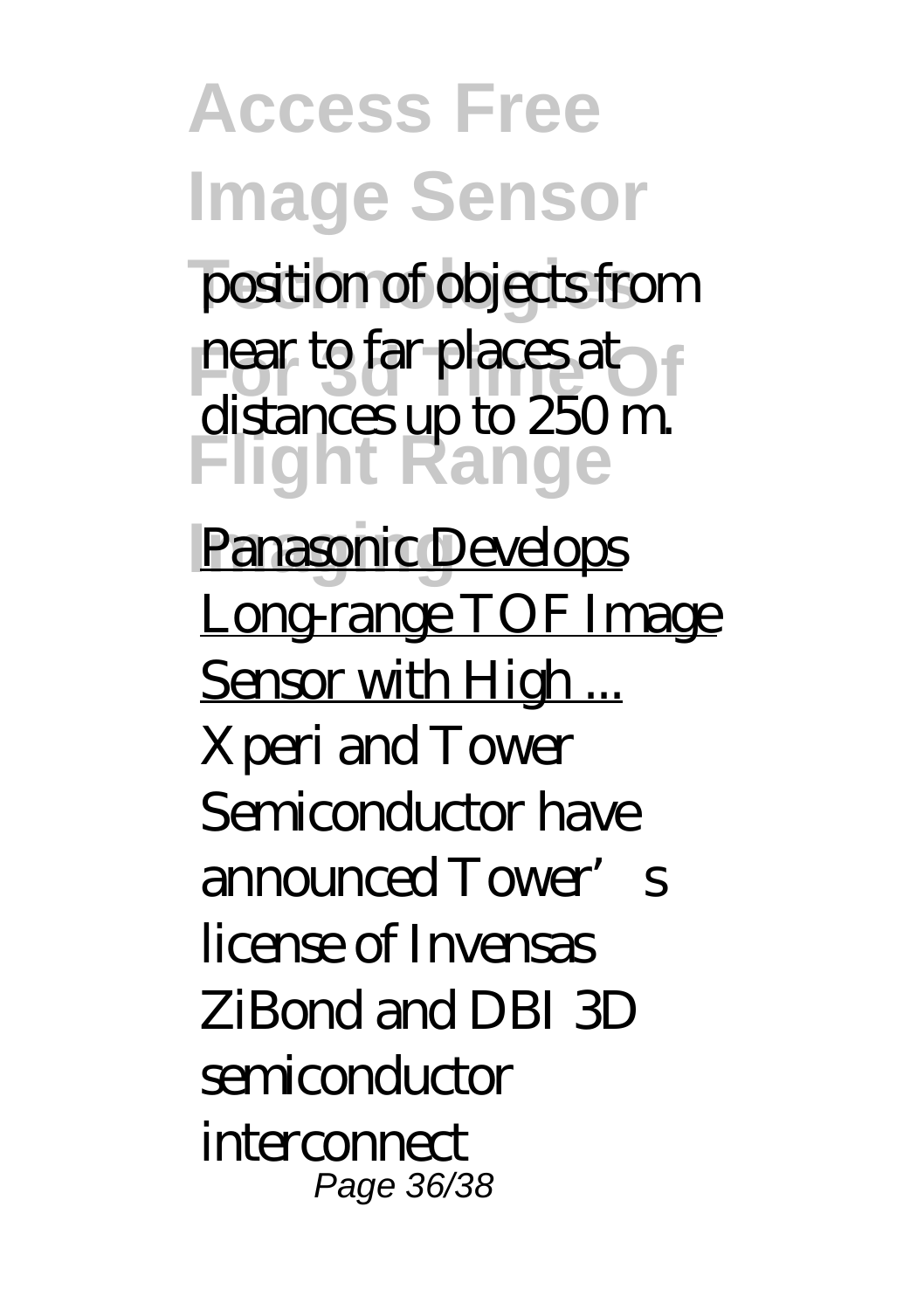**Access Free Image Sensor Technologies** technologies. The *<u>technology</u>* license is **Flight Range Report** Tower's stacked wafer intended to be BSI sensor platform manufacturing for time of flight (ToF), industrial global shutter and other CMOS image sensors on  $30<sub>mm</sub>$  and  $20<sub>mm</sub>$ wafers.